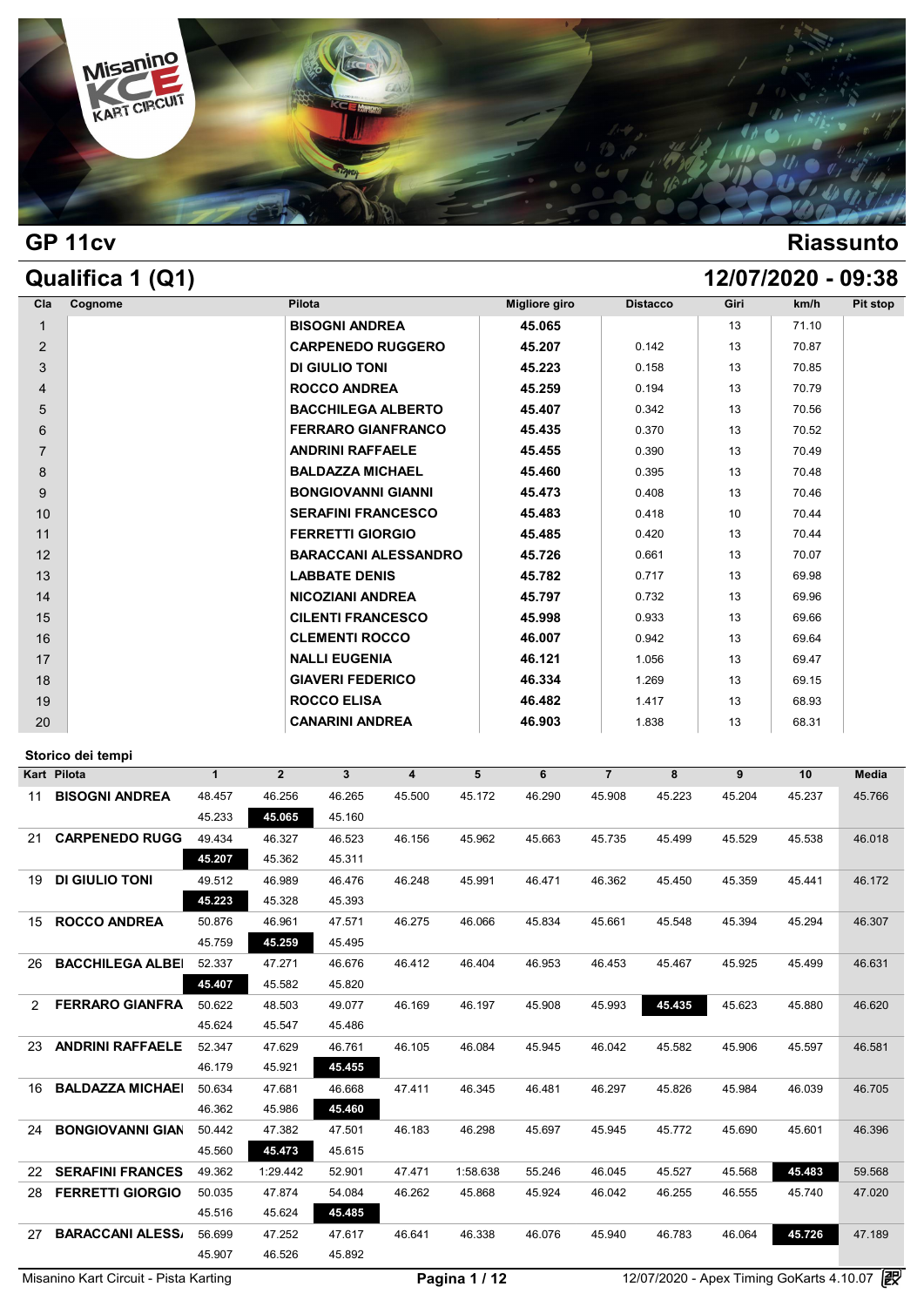

### **GP 11cv Riassunto Kart Pilota 1 2 3 4 5 6 7 8 9 10 Media LABBATE DENIS** 51.268 47.097 46.690 46.617 46.685 46.171 46.010 **45.782** 46.481 46.300 46.855 1 2 3 4<br>51.268 47.097 46.690 46.6<br>46.212 47.301 46.506 **NICOZIANI ANDREA** 51.512 47.411 49.657 46.246 46.046 45.960 46.052 46.135 45.945 **45.797** 46.800 46.212 47.097 46.690 46.6<br>
46.212 47.301 46.506<br>
51.512 47.411 49.657 46.2<br>
45.819 45.923 45.903<br>
51.660 48.724 48.344 47.3 **CILENTI FRANCESCO** 51.669 48.724 48.344 47.265 46.946 46.617 46.549 46.127 46.518 46.642 47.261 45.819 47.411 49.657 46.2<br>45.819 45.923 45.903<br>51.669 48.724 48.344 47.20<br>45.998 46.337 46.662 **CLEMENTI ROCCO** 51.266 48.065 47.643 46.798 48.156 46.192 46.788 48.931 47.072 47.552 47.470 46.313 **46.007** 46.332 **NALLI EUGENIA** 51.937 47.811 47.711 46.954 47.438 46.605 46.617 46.544 46.958 46.756 47.298 46.313 **46.007 47.643 46.79**<br>
46.313 **46.007 46.332**<br>
51.937 **47.811 47.711 46.99**<br> **46.121 46.211 47.218**<br>
52.117 **40.421** 52.125 **46.71 GIAVERI FEDERICO** 52.117 49.431 52.125 46.762 47.079 46.643 46.803 47.350 46.970 46.793 47.817 46.937 47.811 47.711 46.93<br> **46.121** 46.211 47.218<br>
52.117 49.431 52.125 46.70<br> **46.334 46.883 46.338 ROCCO ELISA** 51.780 48.277 48.241 47.691 47.121 47.150 47.082 47.001 46.859 46.989 47.546 52.117 49.431 52.125 46<br> **46.334 46.883 46.338**<br>
51.780 48.277 48.241 47<br>
46.640 46.787 **46.482 CANARINI ANDREA** 53.111 48.520 49.209 48.670 48.264 47.332 48.057 47.136 47.473 49.089 48.347 17.69 48.277 48.241 47.69<br>
46.640 46.787 46.482<br>
53.111 48.520 49.209 48.6<sup>1</sup><br>
46.903 46.938 47.818

## **Qualifica 2 (Q2) 12/07/2020 - 09:54**

| Cla            | Cognome | Pilota                   | Migliore giro | <b>Distacco</b> | Giri | km/h  | Pit stop |
|----------------|---------|--------------------------|---------------|-----------------|------|-------|----------|
| 1              |         | <b>MATTIOLI MAICOL</b>   | 44.937        |                 | 14   | 71.30 |          |
| 2              |         | <b>PATUELLI ALEX</b>     | 44.996        | 0.059           | 13   | 71.21 |          |
| 3              |         | <b>LELLI STEFANO</b>     | 45.163        | 0.226           | 13   | 70.94 |          |
| $\overline{4}$ |         | <b>MELANDRI FEDERICO</b> | 45.265        | 0.328           | 13   | 70.78 |          |
| 5              |         | <b>TECCHI ALBERTO</b>    | 45.279        | 0.342           | 13   | 70.76 |          |
| 6              |         | <b>DI GIULIO MARCO</b>   | 45.314        | 0.377           | 13   | 70.71 |          |
| $\overline{7}$ |         | <b>PALUMBO LORENZO</b>   | 45.402        | 0.465           | 13   | 70.57 |          |
| 8              |         | <b>PAGANIN DANIELE</b>   | 45.405        | 0.468           | 13   | 70.56 |          |
| 9              |         | <b>CARIDDI PAOLO</b>     | 45.443        | 0.506           | 13   | 70.51 |          |
| 10             |         | <b>ANTONELLI MATTEO</b>  | 45.489        | 0.552           | 13   | 70.43 |          |
| 11             |         | <b>SANCHINI OMAR</b>     | 45.523        | 0.586           | 13   | 70.38 |          |
| 12             |         | <b>RECUPERO SIMONE</b>   | 45.614        | 0.677           | 13   | 70.24 |          |
| 13             |         | <b>MARZIANO ROSANNA</b>  | 45.659        | 0.722           | 13   | 70.17 |          |
| 14             |         | <b>RIMINI MATTIA</b>     | 45.781        | 0.844           | 13   | 69.99 |          |
| 15             |         | <b>TENSI LEONARDO</b>    | 45.932        | 0.995           | 13   | 69.76 |          |
| 16             |         | <b>MILANESIO JURI</b>    | 46.198        | 1.261           | 13   | 69.35 |          |
| 17             |         | <b>ZAZZARA JUSTIN</b>    | 46.686        | 1.749           | 13   | 68.63 |          |
| 18             |         | <b>GENTILINI NICOLA</b>  | 46.736        | 1.799           | 13   | 68.56 |          |
| 19             |         | <b>DA ROS STEFANO</b>    | 47.853        | 2.916           | 12   | 66.96 |          |

|                        |                                        | $\mathbf{2}$ | 3      | 4      | 5      | 6      |        | 8      | 9      | 10     | <b>Media</b> |
|------------------------|----------------------------------------|--------------|--------|--------|--------|--------|--------|--------|--------|--------|--------------|
| <b>MATTIOLI MAICOL</b> | 47.416                                 | 45.554       | 45.260 | 45.265 | 45.197 | 45.217 | 45.037 | 44.937 | 45.139 | 45.636 | 45.362       |
|                        | 45.201                                 | 45.070       | 44.960 | 45.184 |        |        |        |        |        |        |              |
| <b>PATUELLI ALEX</b>   | 47.638                                 | 47.365       | 45.532 | 45.320 | 45.444 | 45.658 | 45.630 | 44.996 | 45.310 | 45.240 | 45.676       |
|                        | 45.271                                 | 45.364       | 45.027 |        |        |        |        |        |        |        |              |
| <b>LELLI STEFANO</b>   | 47.750                                 | 46.362       | 46.235 | 46.005 | 45.473 | 45.163 | 46.361 | 45.581 | 45.634 | 45.738 | 46.011       |
|                        | 45.451                                 | 45.398       | 46.997 |        |        |        |        |        |        |        |              |
| 4                      | Storico dei tempi<br>Kart Pilota<br>25 |              |        |        |        |        |        |        |        |        |              |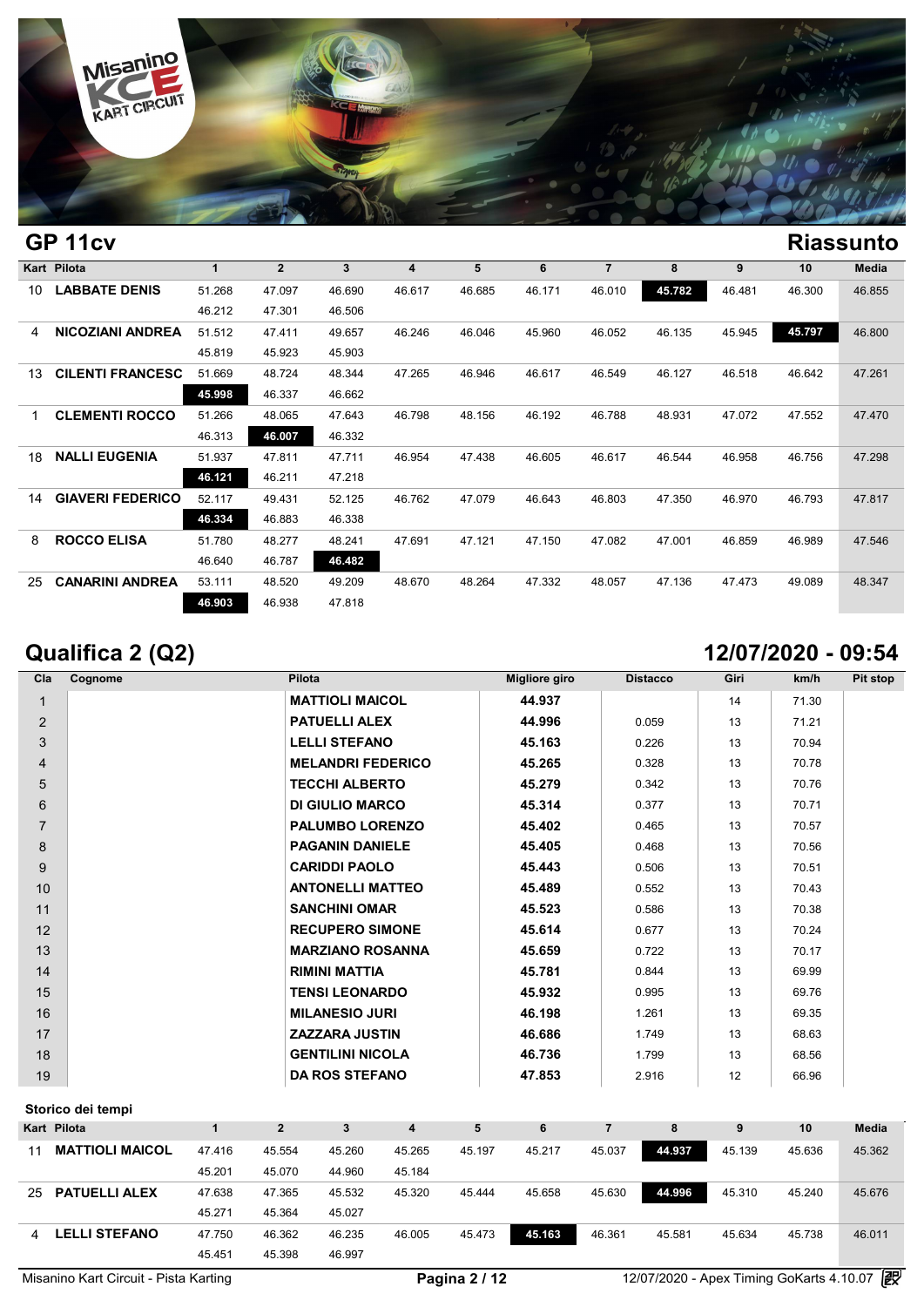

|              | GP 11cv                    |              |                |              |                         |        |        |                |        |        |        | <b>Riassunto</b> |
|--------------|----------------------------|--------------|----------------|--------------|-------------------------|--------|--------|----------------|--------|--------|--------|------------------|
|              | Kart Pilota                | $\mathbf{1}$ | 2 <sup>2</sup> | $\mathbf{3}$ | $\overline{\mathbf{4}}$ | 5      | 6      | $\overline{7}$ | 8      | 9      | 10     | Media            |
|              | 16 MELANDRI FEDERIC 47.615 |              | 48.580         | 45.672       | 45.583                  | 45.555 | 45.394 | 46.579         | 45.423 | 45.852 | 45.286 | 45.975           |
|              |                            | 45.265       | 45.580         | 45.294       |                         |        |        |                |        |        |        |                  |
| 8            | <b>TECCHI ALBERTO</b>      | 52.993       | 46.195         | 46.451       | 45.802                  | 45.729 | 45.877 | 45.494         | 45.279 | 48.305 | 45.515 | 46.555           |
|              |                            | 46.488       | 45.628         | 45.467       |                         |        |        |                |        |        |        |                  |
| 22.          | <b>DI GIULIO MARCO</b>     | 47.475       | 46.231         | 45.652       | 45.822                  | 45.525 | 45.396 | 46.827         | 45.609 | 45.977 | 45.314 | 45.873           |
|              |                            | 45.520       | 45.338         | 45.672       |                         |        |        |                |        |        |        |                  |
| 18           | PALUMBO LORENZ(            | 47.225       | 46.292         | 45.725       | 45.402                  | 45.846 | 45.871 | 45.846         | 45.610 | 45.498 | 46.368 | 45.892           |
|              |                            | 45.513       | 45.638         | 45.763       |                         |        |        |                |        |        |        |                  |
| 10           | <b>PAGANIN DANIELE</b>     | 47.960       | 48.213         | 45.798       | 45.843                  | 46.144 | 45.529 | 45.497         | 45.429 | 46.495 | 45.729 | 46.085           |
|              |                            | 45.562       | 45.501         | 45.405       |                         |        |        |                |        |        |        |                  |
| 15           | <b>CARIDDI PAOLO</b>       | 48.095       | 46.647         | 46.002       | 46.515                  | 45.664 | 45.795 | 45.769         | 45.529 | 45.443 | 45.519 | 46.004           |
|              |                            | 45.490       | 45.730         | 45.865       |                         |        |        |                |        |        |        |                  |
| 23.          | <b>ANTONELLI MATTE(</b>    | 46.796       | 46.219         | 46.541       | 45.803                  | 45.774 | 45.855 | 45.671         | 46.107 | 45.489 | 45.811 | 46.165           |
|              |                            | 48.745       | 45.732         | 45.605       |                         |        |        |                |        |        |        |                  |
| 28.          | <b>SANCHINI OMAR</b>       | 49.058       | 48.435         | 45.922       | 46.236                  | 45.618 | 45.821 | 47.861         | 46.061 | 46.079 | 45.702 | 46.442           |
|              |                            | 45.800       | 45.634         | 45.523       |                         |        |        |                |        |        |        |                  |
| 19           | <b>RECUPERO SIMONE</b>     | 47.636       | 46.336         | 46.138       | 48.553                  | 45.889 | 45.690 | 45.651         | 45.792 | 49.905 | 48.617 | 46.776           |
|              |                            | 45.933       | 45.614         | 46.341       |                         |        |        |                |        |        |        |                  |
| 14           | <b>MARZIANO ROSANN</b>     | 48.182       | 47.193         | 46.211       | 46.084                  | 46.039 | 45.960 | 46.843         | 46.009 | 45.783 | 45.856 | 46.273           |
|              |                            | 45.862       | 45.659         | 45.872       |                         |        |        |                |        |        |        |                  |
| 2            | <b>RIMINI MATTIA</b>       | 48.324       | 46.621         | 45.969       | 45.781                  | 45.857 | 46.473 | 46.486         | 45.924 | 46.458 | 45.983 | 46.280           |
|              |                            | 45.948       | 45.925         | 45.899       |                         |        |        |                |        |        |        |                  |
| 27           | <b>TENSI LEONARDO</b>      | 49.712       | 49.902         | 48.185       | 46.594                  | 46.168 | 45.942 | 45.932         | 46.531 | 46.327 | 46.007 | 47.580           |
|              |                            | 45.976       | 46.285         | 54.990       |                         |        |        |                |        |        |        |                  |
| 13           | <b>MILANESIO JURI</b>      | 49.490       | 49.320         | 46.957       | 47.287                  | 46.545 | 46.835 | 46.299         | 47.161 | 47.320 | 46.281 | 47.172           |
|              |                            | 46.198       | 46.200         | 47.347       |                         |        |        |                |        |        |        |                  |
| 21           | <b>ZAZZARA JUSTIN</b>      | 49.199       | 49.137         | 47.593       | 47.681                  | 47.601 | 47.680 | 47.127         | 46.999 | 47.293 | 46.686 | 47.506           |
|              |                            | 46.978       | 46.835         | 46.771       |                         |        |        |                |        |        |        |                  |
| 24           | <b>GENTILINI NICOLA</b>    | 49.150       | 47.789         | 47.168       | 46.876                  | 47.681 | 47.625 | 47.959         | 46.738 | 47.146 | 47.044 | 47.521           |
|              |                            | 47.538       | 46.736         | 48.328       |                         |        |        |                |        |        |        |                  |
| $\mathbf{1}$ | <b>DA ROS STEFANO</b>      | 51.625       | 51.164         | 49.605       | 49.332                  | 49.209 | 49.231 | 48.476         | 49.205 | 48.440 | 47.853 | 49.193           |
|              |                            | 48.281       | 47.895         |              |                         |        |        |                |        |        |        |                  |
|              |                            |              |                |              |                         |        |        |                |        |        |        |                  |

# **Qualifica**

| Cla            | Pilota                   | Q <sub>1</sub> | Q2     | <b>Distacco</b> | Giri | km/h  | Gruppo |
|----------------|--------------------------|----------------|--------|-----------------|------|-------|--------|
|                | <b>MATTIOLI MAICOL</b>   |                | 44.937 |                 | 14   | 71.30 | A      |
| 2              | <b>PATUELLI ALEX</b>     |                | 44.996 | 0.059           | 13   | 71.21 | в      |
| 3              | <b>BISOGNI ANDREA</b>    | 45.065         |        | 0.128           | 13   | 71.10 | A      |
| $\overline{4}$ | <b>LELLI STEFANO</b>     |                | 45.163 | 0.226           | 13   | 70.94 | в      |
| 5              | <b>CARPENEDO RUGGERO</b> | 45.207         |        | 0.270           | 13   | 70.87 | Α      |
| 6              | DI GIULIO TONI           | 45.223         |        | 0.286           | 13   | 70.85 | в      |
| $\overline{7}$ | <b>ROCCO ANDREA</b>      | 45.259         |        | 0.322           | 13   | 70.79 | A      |
| 8              | <b>MELANDRI FEDERICO</b> |                | 45.265 | 0.328           | 13   | 70.78 | в      |
| 9              | <b>TECCHI ALBERTO</b>    |                | 45.279 | 0.342           | 13   | 70.76 | A      |
| 10             | DI GIULIO MARCO          |                | 45.314 | 0.377           | 13   | 70.71 | в      |
| 11             | <b>PALUMBO LORENZO</b>   |                | 45.402 | 0.465           | 13   | 70.57 | Α      |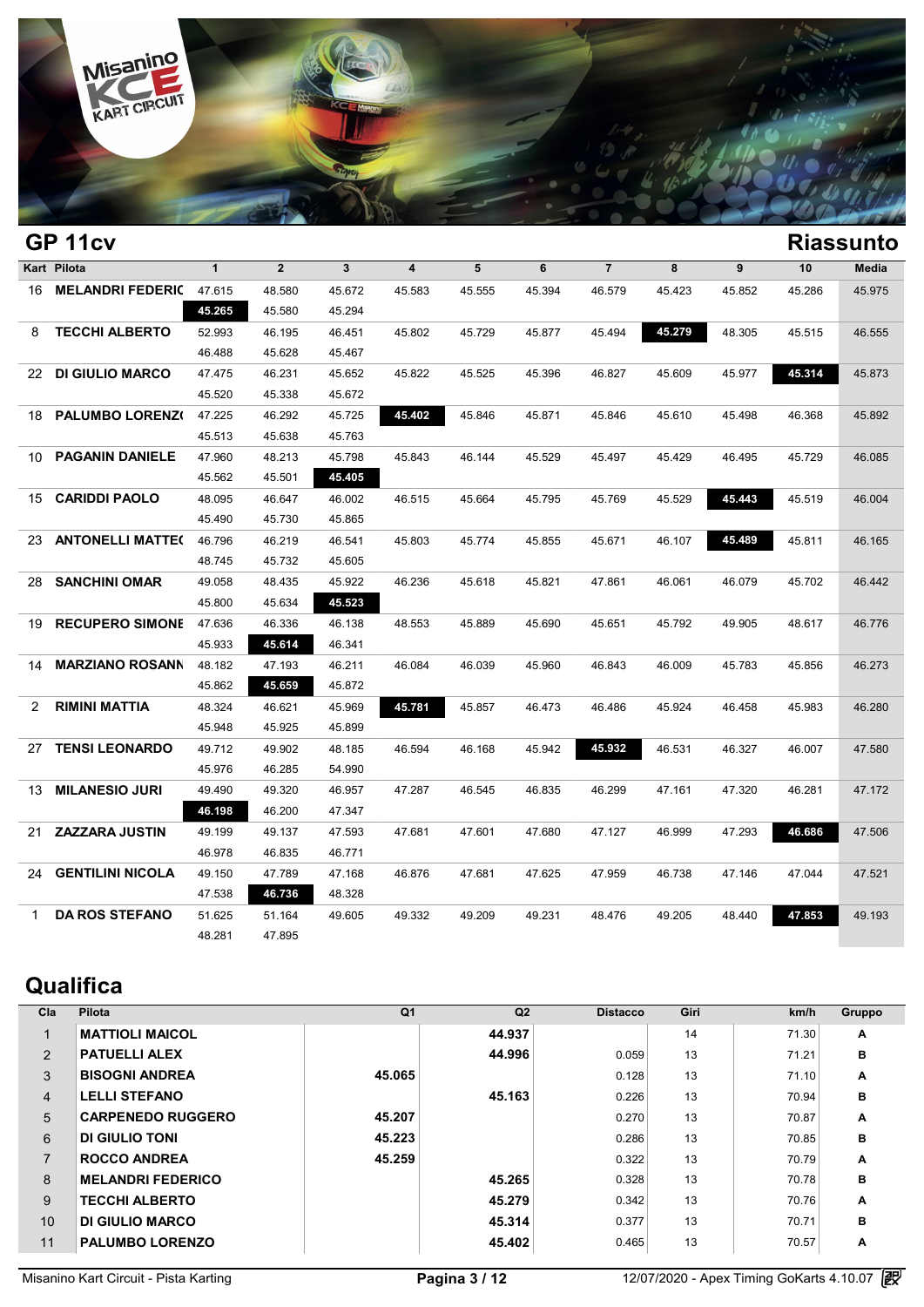

## **GP 11cv Riassunto**

| Cla | Pilota                      | Q <sub>1</sub> | Q2     | <b>Distacco</b> | Giri | km/h  | Gruppo |
|-----|-----------------------------|----------------|--------|-----------------|------|-------|--------|
| 12  | <b>PAGANIN DANIELE</b>      |                | 45.405 | 0.468           | 13   | 70.56 | в      |
| 13  | <b>BACCHILEGA ALBERTO</b>   | 45.407         |        | 0.470           | 13   | 70.56 | Α      |
| 14  | <b>FERRARO GIANFRANCO</b>   | 45.435         |        | 0.498           | 13   | 70.52 | в      |
| 15  | <b>CARIDDI PAOLO</b>        |                | 45.443 | 0.506           | 13   | 70.51 | A      |
| 16  | <b>ANDRINI RAFFAELE</b>     | 45.455         |        | 0.518           | 13   | 70.49 | в      |
| 17  | <b>BALDAZZA MICHAEL</b>     | 45.460         |        | 0.523           | 13   | 70.48 | Α      |
| 18  | <b>BONGIOVANNI GIANNI</b>   | 45.473         |        | 0.536           | 13   | 70.46 | в      |
| 19  | <b>SERAFINI FRANCESCO</b>   | 45.483         |        | 0.546           | 10   | 70.44 | A      |
| 20  | <b>FERRETTI GIORGIO</b>     | 45.485         |        | 0.548           | 13   | 70.44 | в      |
| 21  | <b>ANTONELLI MATTEO</b>     |                | 45.489 | 0.552           | 13   | 70.43 | Α      |
| 22  | <b>SANCHINI OMAR</b>        |                | 45.523 | 0.586           | 13   | 70.38 | в      |
| 23  | <b>RECUPERO SIMONE</b>      |                | 45.614 | 0.677           | 13   | 70.24 | A      |
| 24  | <b>MARZIANO ROSANNA</b>     |                | 45.659 | 0.722           | 13   | 70.17 | в      |
| 25  | <b>BARACCANI ALESSANDRO</b> | 45.726         |        | 0.789           | 13   | 70.07 | Α      |
| 26  | <b>RIMINI MATTIA</b>        |                | 45.781 | 0.844           | 13   | 69.99 | в      |
| 27  | <b>LABBATE DENIS</b>        | 45.782         |        | 0.845           | 13   | 69.98 | Α      |
| 28  | <b>NICOZIANI ANDREA</b>     | 45.797         |        | 0.860           | 13   | 69.96 | в      |
| 29  | <b>TENSI LEONARDO</b>       |                | 45.932 | 0.995           | 13   | 69.76 | Α      |
| 30  | <b>CILENTI FRANCESCO</b>    | 45.998         |        | 1.061           | 13   | 69.66 | в      |
| 31  | <b>CLEMENTI ROCCO</b>       | 46.007         |        | 1.070           | 13   | 69.64 | Α      |
| 32  | <b>NALLI EUGENIA</b>        | 46.121         |        | 1.184           | 13   | 69.47 | в      |
| 33  | <b>MILANESIO JURI</b>       |                | 46.198 | 1.261           | 13   | 69.35 | A      |
| 34  | <b>GIAVERI FEDERICO</b>     | 46.334         |        | 1.397           | 13   | 69.15 | в      |
| 35  | <b>ROCCO ELISA</b>          | 46.482         |        | 1.545           | 13   | 68.93 | Α      |
| 36  | <b>ZAZZARA JUSTIN</b>       |                | 46.686 | 1.749           | 13   | 68.63 | в      |
| 37  | <b>GENTILINI NICOLA</b>     |                | 46.736 | 1.799           | 13   | 68.56 | A      |
| 38  | <b>CANARINI ANDREA</b>      | 46.903         |        | 1.966           | 13   | 68.31 | в      |
| 39  | <b>DA ROS STEFANO</b>       |                | 47.853 | 2.916           | 12   | 66.96 | Α      |

# **Manche A (MA) 12/07/2020 - 10:25**

| Cla            | Pilota                      | Giri | Tempo     | <b>Distacco</b> | Interv. | km/h  | Migliore giro | Pit stop |
|----------------|-----------------------------|------|-----------|-----------------|---------|-------|---------------|----------|
|                | <b>BISOGNI ANDREA</b>       | 12   | 12:05.125 |                 |         | 53.02 | 45.117        |          |
| 2              | <b>MATTIOLI MAICOL</b>      | 12   | 12:06.695 | 1.570           | 1.570   | 52.91 | 45.099        |          |
| 3              | <b>CARPENEDO RUGGERO</b>    | 12   | 12:06.812 | 1.687           | 0.117   | 52.90 | 45.085        |          |
| 4              | <b>ROCCO ANDREA</b>         | 12   | 12:08.135 | 3.010           | 1.323   | 52.80 | 45.215        |          |
| 5              | <b>SERAFINI FRANCESCO</b>   | 12   | 12:10.809 | 5.684           | 2.674   | 52.61 | 45.319        |          |
| 6              | <b>PALUMBO LORENZO</b>      | 12   | 12:13.020 | 7.895           | 2.211   | 52.45 | 45.325        |          |
| $\overline{7}$ | <b>TECCHI ALBERTO</b>       | 12   | 12:13.407 | 8.282           | 0.387   | 52.42 | 45.415        |          |
| 8              | <b>BACCHILEGA ALBERTO</b>   | 12   | 12:13.650 | 8.525           | 0.243   | 52.41 | 45.357        |          |
| 9              | <b>ANTONELLI MATTEO</b>     | 12   | 12:14.018 | 8.893           | 0.368   | 52.38 | 45.108        |          |
| 10             | <b>BALDAZZA MICHAEL</b>     | 12   | 12:16.862 | 11.737          | 2.844   | 52.18 | 45.439        |          |
| 11             | <b>BARACCANI ALESSANDRO</b> | 12   | 12:17.030 | 11.905          | 0.168   | 52.17 | 45.201        |          |
| 12             | <b>LABBATE DENIS</b>        | 12   | 12:19.318 | 14.193          | 2.288   | 52.00 | 45.736        |          |
| 13             | <b>RECUPERO SIMONE</b>      | 12   | 12:20.458 | 15.333          | 1.140   | 51.92 | 45.403        |          |
| 14             | <b>GENTILINI NICOLA</b>     | 12   | 12:21.653 | 16.528          | 1.195   | 51.84 | 45.872        |          |
| 15             | <b>CARIDDI PAOLO</b>        | 12   | 12:23.646 | 18.521          | 1.993   | 51.70 | 45.676        |          |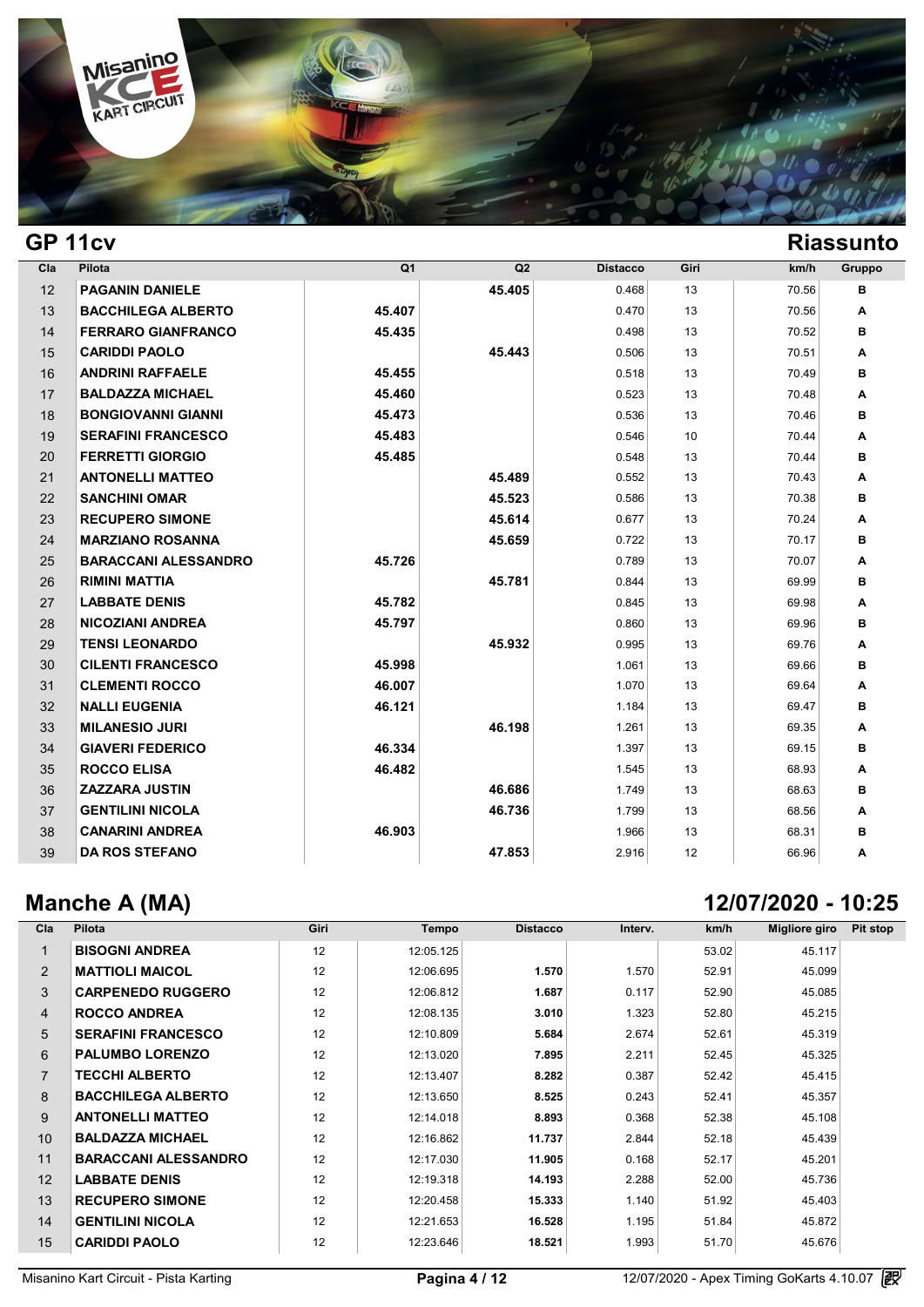

| Cla            | Pilota                  |                  |                  | Giri                    | Tempo                   |        | <b>Distacco</b> | Interv.        |        | km/h   | Migliore giro | Pit stop |
|----------------|-------------------------|------------------|------------------|-------------------------|-------------------------|--------|-----------------|----------------|--------|--------|---------------|----------|
| 16             | <b>ROCCO ELISA</b>      |                  |                  | 12                      | 12:25.648               |        | 20.523          | 2.002          |        | 51.56  | 46.143        |          |
| 17             | <b>MILANESIO JURI</b>   |                  |                  | 12                      | 12:28.261               |        | 23.136          | 2.613          |        | 51.38  | 46.151        |          |
| 18             | <b>CLEMENTI ROCCO</b>   |                  |                  | 12                      | 12:30.978               |        | 25.853          | 2.717          |        | 51.20  | 46.436        |          |
| 19             | <b>TENSI LEONARDO</b>   |                  |                  | 12                      | 12:31.134               |        | 26.009          | 0.156          |        | 51.19  | 45.975        |          |
| 20             | <b>DA ROS STEFANO</b>   |                  |                  | 12                      | 12:49.599               |        | 44.474          | 18.465         |        | 49.96  | 47.212        |          |
|                | Storico dei tempi       |                  |                  |                         |                         |        |                 |                |        |        |               |          |
|                | Kart Pilota             | $\mathbf{1}$     | $\overline{2}$   | $\overline{\mathbf{3}}$ | $\overline{\mathbf{4}}$ | 5      | 6               | $\overline{7}$ | 8      | 9      | 10            | Media    |
| 8              | <b>BISOGNI ANDREA</b>   | 50.208           | 45.662           | 45.411                  | 45.254                  | 45.302 | 45.201          | 45.168         | 45.188 | 45.182 | 45.226        | 45.679   |
|                |                         | 45.117           | 45.239           |                         |                         |        |                 |                |        |        |               |          |
| $\overline{2}$ | <b>MATTIOLI MAICOL</b>  | 51.201           | 45.736           | 45.477                  | 45.544                  | 45.345 | 45.178          | 45.265         | 45.227 | 45.386 | 45.345        | 45.840   |
|                |                         | 45.099           | 45.286           |                         |                         |        |                 |                |        |        |               |          |
| 14             | <b>CARPENEDO RUGGI</b>  | 51.154           | 45.664           | 45.749                  | 45.208                  | 45.164 | 45.085          | 45.085         | 45.192 | 45.377 | 45.329        | 45.777   |
|                |                         | 45.094           | 45.226           |                         |                         |        |                 |                |        |        |               |          |
| 13             | <b>ROCCO ANDREA</b>     | 50.769           | 46.119           | 45.621                  | 45.326                  | 45.215 | 45.241          | 45.450         | 45.285 | 45.362 | 45.390        | 45.871   |
|                |                         | 45.280           | 45.402           |                         |                         |        |                 |                |        |        |               |          |
| 10             | <b>SERAFINI FRANCES</b> | 50.094           | 46.394           | 45.837                  | 45.932                  | 45.370 | 45.391          | 45.446         | 45.319 | 45.495 | 45.444        | 45.994   |
|                |                         | 45.665           | 45.541           |                         |                         |        |                 |                |        |        |               |          |
| 23             | PALUMBO LORENZ(         | 52.184           | 45.942           | 45.481                  | 45.633                  | 45.597 | 47.121          | 45.325         | 45.617 | 45.394 | 45.394        | 46.223   |
|                |                         | 45.442           | 45.557           |                         |                         |        |                 |                |        |        |               |          |
| 4              | <b>TECCHI ALBERTO</b>   | 52.540           | 45.969           | 45.628                  | 45.917                  | 45.674 | 45.797          | 45.624         | 45.919 | 45.528 | 45.494        | 46.259   |
|                |                         | 45.415           | 45.608           |                         |                         |        |                 |                |        |        |               |          |
| 26             | <b>BACCHILEGA ALBEI</b> | 52.411           | 46.162           | 45.834                  | 45.623                  | 45.787 | 46.072          | 45.366         | 45.668 | 45.700 | 45.435        | 46.247   |
|                |                         | 45.357           | 45.555           |                         |                         |        |                 |                |        |        |               |          |
| 27             | <b>ANTONELLI MATTE(</b> | 52.486           | 46.844           | 45.676                  | 45.429                  | 46.641 | 45.707          | 45.459         | 45.470 | 45.310 | 45.503        | 46.234   |
|                |                         | 45.185           | 45.108           |                         |                         |        |                 |                |        |        |               |          |
| 28             | <b>BALDAZZA MICHAEI</b> | 52.345           | 47.584           | 46.225                  | 45.533                  | 45.698 | 45.908          | 45.477         | 45.707 | 45.663 | 45.772        | 46.479   |
|                |                         | 45.439           | 46.407           |                         |                         |        |                 |                |        |        |               |          |
| 25             | <b>BARACCANI ALESS/</b> | 51.543           | 48.958           | 45.936                  | 45.525                  | 45.731 | 45.949          | 45.500         | 45.729 | 45.640 | 45.387        | 46.431   |
|                | <b>LABBATE DENIS</b>    | 45.201           | 46.075           |                         |                         |        |                 |                |        |        |               |          |
| 18             |                         | 50.335           | 46.014           | 45.812                  | 46.564                  | 47.738 | 46.631          | 45.736         | 46.152 | 46.800 | 45.985        | 46.642   |
|                | <b>RECUPERO SIMONE</b>  | 45.832<br>52.061 | 46.113           | 46.263                  | 46.015                  | 46.205 | 46.105          | 45.403         | 46.130 | 46.237 | 46.257        | 46.761   |
| 19             |                         | 45.631           | 47.760<br>47.065 |                         |                         |        |                 |                |        |        |               |          |
|                | 11 GENTILINI NICOLA     | 52.183           | 46.630           | 46.109                  | 46.474                  | 45.974 | 46.196          | 46.420         | 46.098 | 46.233 | 45.872        | 46.712   |
|                |                         | 46.424           | 45.940           |                         |                         |        |                 |                |        |        |               |          |
|                | 15 CARIDDI PAOLO        | 49.856           | 46.833           | 45.734                  | 46.008                  | 46.038 | 55.208          | 45.713         | 45.676 | 46.654 | 45.971        | 47.090   |
|                |                         | 45.709           | 45.684           |                         |                         |        |                 |                |        |        |               |          |
| 1.             | <b>ROCCO ELISA</b>      | 52.888           | 46.850           | 46.356                  | 46.312                  | 46.519 | 46.355          | 46.574         | 46.160 | 46.143 | 46.736        | 47.058   |
|                |                         | 46.865           | 46.947           |                         |                         |        |                 |                |        |        |               |          |
|                | 22 MILANESIO JURI       | 52.174           | 49.579           | 46.151                  | 47.132                  | 46.865 | 46.832          | 46.845         | 46.400 | 46.156 | 46.533        | 47.271   |
|                |                         | 46.242           | 46.347           |                         |                         |        |                 |                |        |        |               |          |
|                | 24 CLEMENTI ROCCO       | 51.787           | 49.495           | 47.124                  | 47.194                  | 47.153 | 47.077          | 46.877         | 46.525 | 47.188 | 46.893        | 47.554   |
|                |                         | 46.904           | 46.436           |                         |                         |        |                 |                |        |        |               |          |
|                | 21 TENSI LEONARDO       | 52.132           | 55.667           | 46.478                  | 46.910                  | 46.432 | 46.011          | 45.992         | 45.975 | 46.021 | 46.750        | 47.562   |
|                |                         | 46.288           | 46.094           |                         |                         |        |                 |                |        |        |               |          |
| 16             | <b>DA ROS STEFANO</b>   | 56.784           | 47.997           | 47.212                  | 48.342                  | 48.326 | 48.138          | 47.996         | 48.324 | 49.090 | 48.254        | 48.933   |
|                |                         |                  |                  |                         |                         |        |                 |                |        |        |               |          |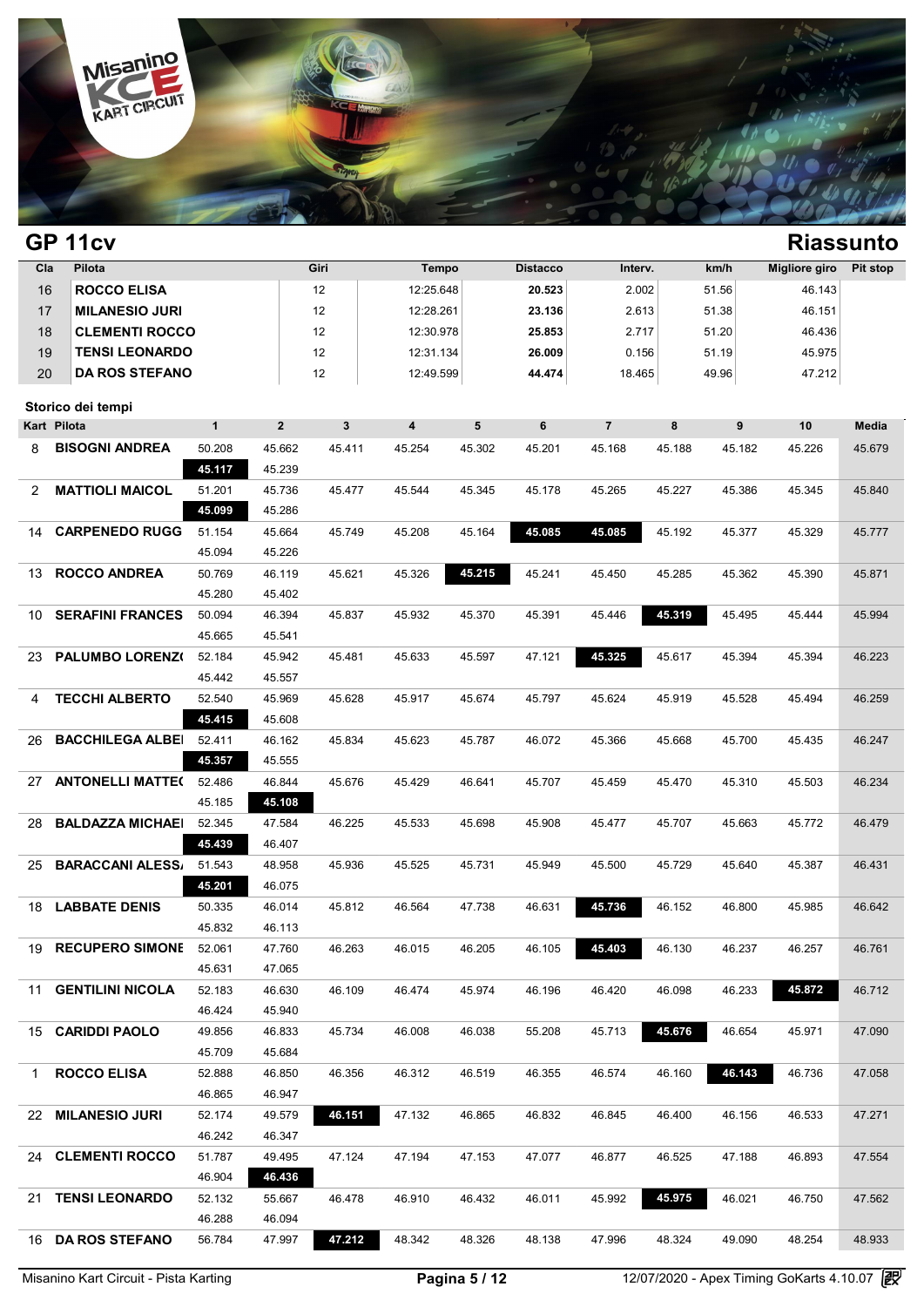

| GP <sub>11cv</sub> |   |                       |              |           |                |           |           |                         |                       |           |           |           |                |           |                       |                     |           |           |           | <b>Riassunto</b> |
|--------------------|---|-----------------------|--------------|-----------|----------------|-----------|-----------|-------------------------|-----------------------|-----------|-----------|-----------|----------------|-----------|-----------------------|---------------------|-----------|-----------|-----------|------------------|
| Kart Pilota        |   |                       | $\mathbf{1}$ |           | $\overline{2}$ | 3         |           | $\overline{\mathbf{4}}$ |                       | 5         | 6         |           | $\overline{7}$ |           | 8                     | 9                   |           | 10        |           | <b>Media</b>     |
|                    |   |                       | 48.006       |           | 48.728         |           |           |                         |                       |           |           |           |                |           |                       |                     |           |           |           |                  |
| Tabella dei giri   |   |                       |              |           |                |           |           |                         |                       |           |           |           |                |           |                       |                     |           |           |           |                  |
| Giro 1<br>Interv.  | 8 | $\overline{2}$<br>0.6 | 15<br>0.6    | 13<br>0.0 | 14<br>0.1      | 10<br>0.3 | 18<br>0.9 | 23<br>0.5               | $\overline{4}$<br>0.3 | 26<br>0.2 | 19<br>0.2 | 25<br>0.0 | 28<br>0.0      | 27<br>0.2 | 24<br>0.4             | 21<br>0.4           | 22<br>0.6 | 11<br>0.1 | 1<br>0.5  | 16<br>5.3        |
| Giro 2             | 8 | 2<br>0.7              | 14<br>0.7    | 13<br>0.2 | 15<br>0.6      | 10<br>0.1 | 18<br>0.5 | 23<br>0.5               | 4<br>0.3              | 26<br>0.4 | 27<br>1.2 | 28<br>0.5 | 19<br>0.1      | 11<br>0.7 | 25<br>0.4             | 1<br>0.3            | 24<br>0.9 | 22<br>1.1 | 16<br>4.4 | 21<br>1.0        |
| Giro 3             | 8 | 2<br>0.7              | 14<br>1.0    | 13<br>0.1 | 15<br>0.8      | 10<br>0.2 | 18<br>0.5 | 23<br>0.1               | 4<br>0.4              | 26<br>0.6 | 27<br>1.1 | 28<br>1.0 | 19<br>0.1      | 11<br>0.6 | 25<br>0.2             | $\mathbf 1$<br>0.7  | 24<br>1.6 | 22<br>0.1 | 16<br>5.4 | 21<br>0.2        |
| Giro 4             | 8 | $\overline{2}$<br>1.0 | 14<br>0.6    | 13<br>0.2 | 15<br>1.4      | 10<br>0.1 | 23<br>0.4 | 18<br>0.7               | 4<br>0.0              | 26<br>0.3 | 27<br>0.9 | 28<br>1.1 | 19<br>0.6      | 25<br>0.3 | 11<br>0.6             | 1<br>0.8            | 24<br>2.5 | 22<br>0.1 | 21<br>5.5 | 16<br>1.1        |
| Giro 5             | 8 | 2<br>1.1              | 14<br>0.5    | 13<br>0.3 | 10<br>1.7      | 15<br>0.5 | 23<br>0.1 | 4<br>0.8                | 26<br>0.4             | 18<br>1.5 | 27<br>0.2 | 28<br>0.2 | 25<br>1.0      | 19<br>0.0 | 11<br>0.8             | 1<br>1.3            | 22<br>3.0 | 24<br>0.1 | 21<br>4.9 | 16<br>3.0        |
| Giro 6             | 8 | 2<br>1.0              | 14<br>0.4    | 13<br>0.4 | 10<br>1.9      | 4<br>1.9  | 23<br>0.4 | 26<br>0.2               | 27<br>1.4             | 28<br>0.4 | 18<br>0.3 | 25<br>0.7 | 19<br>0.2      | 11<br>0.9 | 1<br>1.5              | 15<br>2.0           | 22<br>1.4 | 24<br>0.4 | 21<br>3.8 | 16<br>5.1        |
| Giro 7             | 8 | $\overline{2}$<br>1.1 | 14<br>0.2    | 13<br>0.8 | 10<br>1.9      | 4<br>2.0  | 23<br>0.1 | 26<br>0.3               | 27<br>1.5             | 28<br>0.4 | 18<br>0.5 | 25<br>0.5 | 19<br>0.1      | 11<br>1.9 | 1<br>1.7              | 15<br>1.1           | 22<br>2.6 | 24<br>0.4 | 21<br>2.9 | 16<br>7.1        |
| Giro 8             | 8 | 2<br>1.2              | 14<br>0.2    | 13<br>0.9 | 10<br>1.9      | 23<br>2.5 | 4<br>0.1  | 26<br>0.2               | 27<br>1.3             | 28<br>0.6 | 18<br>1.0 | 25<br>0.1 | 19<br>0.5      | 11<br>1.9 | $\mathbf 1$<br>1.7    | 15<br>0.6           | 22<br>3.3 | 24<br>0.5 | 21<br>2.4 | 16<br>9.5        |
| Giro 9             | 8 | 2<br>1.4              | 14<br>0.1    | 13<br>0.9 | 10<br>2.0      | 23<br>2.4 | 4<br>0.2  | 26<br>0.4               | 27<br>0.9             | 28<br>1.0 | 25<br>1.1 | 18<br>1.0 | 19<br>0.1      | 11<br>1.9 | $\blacksquare$<br>1.6 | 15<br>1.1           | 22<br>2.8 | 24<br>1.6 | 21<br>1.2 | 16<br>12.6       |
| Giro 10            | 8 | $\overline{2}$<br>1.5 | 14<br>0.1    | 13<br>0.9 | 10<br>2.1      | 23<br>2.4 | 4<br>0.3  | 26<br>0.3               | 27<br>0.9             | 28<br>1.2 | 25<br>0.7 | 18<br>1.6 | 19<br>0.3      | 11<br>1.5 | 1<br>2.5              | 15<br>0.4           | 22<br>3.4 | 24<br>1.9 | 21<br>1.1 | 16<br>14.1       |
| Giro 11            | 8 | 2<br>1.5              | 14<br>0.1    | 13<br>1.1 | 10<br>2.5      | 23<br>2.1 | 4<br>0.3  | 26<br>0.2               | 27<br>0.8             | 28<br>1.5 | 25<br>0.5 | 18<br>2.2 | 19<br>0.1      | 11<br>2.3 | 15<br>2.2             | $\mathbf{1}$<br>0.7 | 22<br>3.2 | 24<br>2.6 | 21<br>0.4 | 16<br>15.8       |
| Giro 12            | 8 | 2<br>1.5              | 14<br>0.1    | 13<br>1.3 | 10<br>2.6      | 23<br>2.2 | 4<br>0.3  | 26<br>0.2               | 27<br>0.3             | 28<br>2.8 | 25<br>0.1 | 18<br>2.2 | 19<br>1.1      | 11<br>1.1 | 15<br>1.9             | $\mathbf 1$<br>2.0  | 22<br>2.6 | 24<br>2.7 | 21<br>0.1 | 16<br>18.4       |

# **Manche B (MB) 12/07/2020 - 10:44**

| Cla            | Pilota                    |              |             | Giri         | Tempo     | <b>Distacco</b>  | Interv.        | km/h   | <b>Migliore giro</b> | Pit stop     |
|----------------|---------------------------|--------------|-------------|--------------|-----------|------------------|----------------|--------|----------------------|--------------|
| $\mathbf{1}$   | <b>PAGANIN DANIELE</b>    |              |             | 12           | 10:23.766 |                  |                | 61.64  | 44.874               |              |
| $\overline{2}$ | <b>PATUELLI ALEX</b>      |              |             | 12           | 10:24.593 | 0.827            | 0.827          | 61.56  | 45.172               |              |
| 3              | <b>LELLI STEFANO</b>      |              |             | 12           | 10:25.026 | 1.260            | 0.433          | 61.51  | 45.098               |              |
| $\overline{4}$ | <b>BONGIOVANNI GIANNI</b> |              |             | 12           | 10:25.149 | 1.383            | 0.123          | 61.50  | 45.104               |              |
| 5              | <b>MELANDRI FEDERICO</b>  |              |             | 12           | 10:25.508 | 1.742            | 0.359          | 61.47  | 45.108               |              |
| 6              | <b>DI GIULIO TONI</b>     |              |             | 12           | 10:27.233 | 3.467            | 1.725          | 61.30  | 45.260               |              |
| $\overline{7}$ | <b>DI GIULIO MARCO</b>    |              |             | 12           | 10:27.478 | 3.712            | 0.245          | 61.27  | 44.968               |              |
| 8              | <b>FERRARO GIANFRANCO</b> |              |             | 12           | 10:29.096 | 5.330            | 1.618          | 61.12  | 45.329               |              |
| 9              | <b>MARZIANO ROSANNA</b>   |              |             | 12           | 10:30.878 | 7.112            | 1.782          | 60.94  | 45.531               |              |
| 10             | <b>RIMINI MATTIA</b>      |              |             | 12           | 10:36.567 | 12.801           | 5.689          | 60.40  | 45.321               |              |
| 11             | <b>NICOZIANI ANDREA</b>   |              |             | 12           | 10:39.138 | 15.372           | 2.571          | 60.16  | 45.515               |              |
| 12             | <b>CILENTI FRANCESCO</b>  |              |             | 12           | 10:39.686 | 15.920           | 0.548          | 60.10  | 45.821               |              |
| 13             | <b>NALLI EUGENIA</b>      |              |             | 12           | 10:40.235 | 16.469           | 0.549          | 60.05  | 45.769               |              |
| 14             | <b>ANDRINI RAFFAELE</b>   |              |             | 12           | 10:40.822 | 17.056           | 0.587          | 60.00  | 45.402               |              |
| 15             | <b>FERRETTI GIORGIO</b>   |              |             | 12           | 10:41.022 | 17.256           | 0.200          | 59.98  | 45.715               |              |
| 16             | <b>SANCHINI OMAR</b>      |              |             | 12           | 10:44.806 | 21.040           | 3.784          | 59.63  | 45.712               |              |
| 17             | <b>GIAVERI FEDERICO</b>   |              |             | 12           | 10:46.474 | 22.708           | 1.668          | 59.47  | 46.138               |              |
| 18             | <b>ZAZZARA JUSTIN</b>     |              |             | 12           | 10:53.465 | 29.699           | 6.991          | 58.84  | 46.796               |              |
| 19             | <b>CANARINI ANDREA</b>    |              |             | 12           | 10:53.746 | 29.980           | 0.281          | 58.81  | 46.318               |              |
|                | Storico dei tempi         |              |             |              |           |                  |                |        |                      |              |
| Kart Pilota    |                           | $\mathbf{1}$ | $2^{\circ}$ | $\mathbf{3}$ | 4         | 5<br>6           | $\overline{7}$ | 8      | 9<br>10              | <b>Media</b> |
| 14             | <b>PAGANIN DANIELE</b>    | 50.105       | 45.235      | 45.633       | 44.874    | 45.267<br>45.082 | 45.395         | 45.149 | 45.287<br>45.303     | 45.626       |
|                |                           | 45.127       | 45.057      |              |           |                  |                |        |                      |              |
|                | 16 PATUELLI ALEX          | 49.911       | 45.560      | 45.520       | 45.307    | 45.354<br>45.553 | 45.772         | 45.172 | 45.522<br>45.659     | 45.844       |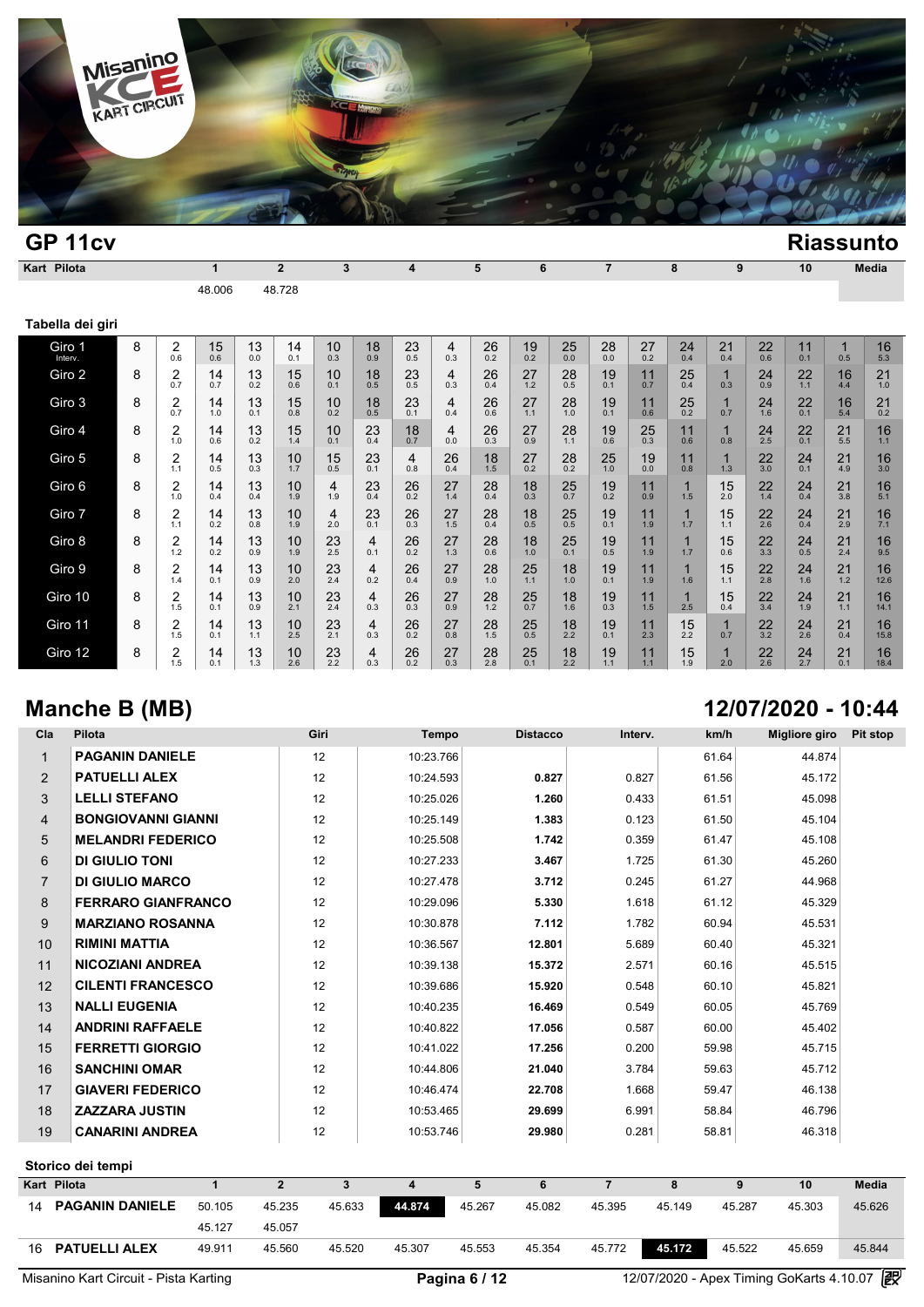

| $\mathbf{3}$<br>5<br>$\overline{7}$<br>Kart Pilota<br>$\mathbf{1}$<br>$\overline{2}$<br>$\overline{\mathbf{4}}$<br>6<br>8<br>$\boldsymbol{9}$<br>10<br>Media<br>45.384<br>45.415<br><b>LELLI STEFANO</b><br>45.098<br>45.833<br>49.830<br>45.719<br>45.466<br>45.227<br>45.269<br>45.373<br>45.715<br>45.734<br>45.515<br>25<br>45.329<br>45.729<br><b>BONGIOVANNI GIAN</b><br>45.104<br>45.127<br>49.935<br>45.749<br>45.427<br>45.366<br>45.481<br>45.210<br>45.290<br>45.371<br>45.692<br>23<br>45.127<br>45.126<br><b>MELANDRI FEDERIC</b><br>49.948<br>45.492<br>46.217<br>45.189<br>45.408<br>45.237<br>45.442<br>45.217<br>45.387<br>45.877<br>45.806<br>11<br>45.108<br>45.150<br>45.260<br><b>DI GIULIO TONI</b><br>45.377<br>50.929<br>45.651<br>45.604<br>45.789<br>45.529<br>45.553<br>45.568<br>45.511<br>45.966<br>15<br>45.403<br>45.422<br>44.968<br><b>DI GIULIO MARCO</b><br>45.649<br>45.327<br>50.492<br>46.046<br>45.568<br>45.480<br>45.468<br>45.283<br>45.483<br>45.932<br>21<br>46.027<br>45.404<br><b>FERRARO GIANFRA</b><br>45.329<br>45.591<br>45.742<br>45.544<br>45.540<br>45.642<br>46.037<br>50.428<br>46.020<br>45.345<br>45.681<br>4<br>45.915<br>45.674<br><b>MARZIANO ROSANN</b><br>50.378<br>46.062<br>45.657<br>45.655<br>45.665<br>45.890<br>45.906<br>45.671<br>45.833<br>45.704<br>46.132<br>1<br>45.531<br>45.632<br><b>RIMINI MATTIA</b><br>45.564<br>52.491<br>47.301<br>47.034<br>46.880<br>46.478<br>45.852<br>45.798<br>45.366<br>46.581<br>45.467<br>27<br>45.424<br>45.321<br>45.515<br><b>NICOZIANI ANDREA</b><br>45.625<br>45.853<br>50.925<br>48.877<br>48.671<br>46.455<br>46.673<br>45.539<br>45.633<br>46.770<br>28<br>45.879<br>45.597<br>46.332<br><b>CILENTI FRANCESC</b><br>50.394<br>47.324<br>46.090<br>46.747<br>46.280<br>45.821<br>46.039<br>46.783<br>47.429<br>46.145<br>19<br>46.051<br>46.747<br><b>NALLI EUGENIA</b><br>50.926<br>46.844<br>48.011<br>46.849<br>47.385<br>45.968<br>45.818<br>46.573<br>45.991<br>45.772<br>46.813<br>26<br>45.769<br>45.853<br>45.402<br><b>ANDRINI RAFFAELE</b><br>45.553<br>53.842<br>48.129<br>48.121<br>47.204<br>47.397<br>46.141<br>45.530<br>47.015<br>45.445<br>18<br>45.659<br>45.767<br><b>FERRETTI GIORGIO</b><br>45.715<br>47.000<br>52.736<br>48.008<br>46.438<br>46.688<br>46.350<br>46.032<br>45.947<br>45.756<br>13<br>48.406<br>45.760<br>46.166<br><b>SANCHINI OMAR</b><br>45.712<br>53.101<br>46.878<br>47.053<br>46.466<br>46.282<br>45.995<br>47.282<br>8<br>47.435<br>49.334<br>47.400<br>45.723<br>46.009<br><b>GIAVERI FEDERICO</b><br>48.750<br>46.812<br>47.111<br>46.138<br>46.813<br>47.321<br>10<br>50.518<br>48.131<br>47.554<br>46.416<br>46.831<br>46.615<br>46.172<br>47.219<br>47.207<br>47.126<br>47.168<br>46.796<br>47.102<br>47.875<br>ZAZZARA JUSTIN<br>52.080<br>48.345<br>47.407<br>46.928<br>24<br>49.874<br>47.257<br><b>CANARINI ANDREA</b><br>47.652<br>47.232<br>47.074<br>46.318<br>46.967<br>47.852<br>51.769<br>48.132<br>48.065<br>46.867<br>46.846<br>2<br>49.522<br>47.785<br>Tabella dei giri<br>Giro 1<br>16<br>25<br>$\overline{2}$<br>14<br>15<br>23<br>21<br>28<br>26<br>13<br>27<br>18<br>8<br>24<br>11<br>4<br>19<br>10<br>1<br>0.2<br>0.2<br>$0.0\,$<br>0.5<br>Interv.<br>0.4<br>0.5<br>0.2<br>0.0<br>0.5<br>1.0<br>0.1<br>0.3<br>0.3<br>0.2<br>0.9<br>0.2<br>0.3<br>0.3<br>$^{25}_{0.6}$<br>8<br>$_{\rm 0.8}^{\,2}$<br>Giro 2<br>16<br>14<br>15<br>21<br>$^{28}_{0.3}$<br>11<br>23<br>4<br>1<br>19<br>$^{26}_{0.1}$<br>$^{10}_{1.0}$<br>27<br>13<br>$^{24}_{0.3}$<br>18<br>0.3<br>0.2<br>$2.3\,$<br>0.3<br>0.1<br>0.1<br>0.7<br>0.6<br>0.3<br>0.3<br>0.6<br>0.0<br>Giro 3<br>$^{25}_{0.5}$<br>$^{2}_{0.1}$<br>16<br>11<br>15<br>21<br>$27_{0.1}$<br>$13_{0.1}$<br>$^{28}_{0.1}$<br>$^{24}_{0.2}$<br>$^{18}_{0.1}$<br>8<br>14<br>$^{23}_{0.1}$<br>4<br>$\mathbf 1$<br>19<br>$^{26}_{0.8}$<br>10<br>0.4<br>4.0<br>0.5<br>0.5<br>1.1<br>0.2<br>0.3<br>0.4<br>1.5<br>Giro 4<br>16<br>$^{25}_{0.5}$<br>$^{\,2}_{\scriptscriptstyle 0.9}$<br>14<br>11<br>$^{23}_{0.6}$<br>21<br>4<br>$^{28}_{0.2}$<br>10<br>$^{24}_{0.2}$<br>18<br>8<br>15<br>1<br>19<br>$^{26}_{1.5}$<br>$^{27}_{0.1}$<br>13<br>0.5<br>4.4<br>0.1<br>0.2<br>0.8<br>0.7<br>0.5<br>0.2<br>0.2<br>0.6<br>1.3<br>Giro 5<br>21<br>$\overline{c}$<br>16<br>14<br>11<br>15<br>$\mathbf 1$<br>27<br>13<br>28<br>10<br>24<br>18<br>4<br>19<br>8 | GP <sub>11cv</sub> |  |                     |     |     |               |     |     |     |     |     |     |               |     |     |     |     |     |     | <b>Riassunto</b> |
|----------------------------------------------------------------------------------------------------------------------------------------------------------------------------------------------------------------------------------------------------------------------------------------------------------------------------------------------------------------------------------------------------------------------------------------------------------------------------------------------------------------------------------------------------------------------------------------------------------------------------------------------------------------------------------------------------------------------------------------------------------------------------------------------------------------------------------------------------------------------------------------------------------------------------------------------------------------------------------------------------------------------------------------------------------------------------------------------------------------------------------------------------------------------------------------------------------------------------------------------------------------------------------------------------------------------------------------------------------------------------------------------------------------------------------------------------------------------------------------------------------------------------------------------------------------------------------------------------------------------------------------------------------------------------------------------------------------------------------------------------------------------------------------------------------------------------------------------------------------------------------------------------------------------------------------------------------------------------------------------------------------------------------------------------------------------------------------------------------------------------------------------------------------------------------------------------------------------------------------------------------------------------------------------------------------------------------------------------------------------------------------------------------------------------------------------------------------------------------------------------------------------------------------------------------------------------------------------------------------------------------------------------------------------------------------------------------------------------------------------------------------------------------------------------------------------------------------------------------------------------------------------------------------------------------------------------------------------------------------------------------------------------------------------------------------------------------------------------------------------------------------------------------------------------------------------------------------------------------------------------------------------------------------------------------------------------------------------------------------------------------------------------------------------------------------------------------------------------------------------------------------------------------------------------------------------------------------------------------------------------------------------------------------------------------------------------------------------------------------------------------------------------------------------------------------------------------------------------------------------------------------------------------------------------------------------------------------------------------------------------------------------------------------------------------------------------------------------------------------------------------------------------------------------------------------------------------------------------------------------------------------------------------------------------------------------------------------------------------------------|--------------------|--|---------------------|-----|-----|---------------|-----|-----|-----|-----|-----|-----|---------------|-----|-----|-----|-----|-----|-----|------------------|
|                                                                                                                                                                                                                                                                                                                                                                                                                                                                                                                                                                                                                                                                                                                                                                                                                                                                                                                                                                                                                                                                                                                                                                                                                                                                                                                                                                                                                                                                                                                                                                                                                                                                                                                                                                                                                                                                                                                                                                                                                                                                                                                                                                                                                                                                                                                                                                                                                                                                                                                                                                                                                                                                                                                                                                                                                                                                                                                                                                                                                                                                                                                                                                                                                                                                                                                                                                                                                                                                                                                                                                                                                                                                                                                                                                                                                                                                                                                                                                                                                                                                                                                                                                                                                                                                                                                                                                      |                    |  |                     |     |     |               |     |     |     |     |     |     |               |     |     |     |     |     |     |                  |
|                                                                                                                                                                                                                                                                                                                                                                                                                                                                                                                                                                                                                                                                                                                                                                                                                                                                                                                                                                                                                                                                                                                                                                                                                                                                                                                                                                                                                                                                                                                                                                                                                                                                                                                                                                                                                                                                                                                                                                                                                                                                                                                                                                                                                                                                                                                                                                                                                                                                                                                                                                                                                                                                                                                                                                                                                                                                                                                                                                                                                                                                                                                                                                                                                                                                                                                                                                                                                                                                                                                                                                                                                                                                                                                                                                                                                                                                                                                                                                                                                                                                                                                                                                                                                                                                                                                                                                      |                    |  |                     |     |     |               |     |     |     |     |     |     |               |     |     |     |     |     |     |                  |
|                                                                                                                                                                                                                                                                                                                                                                                                                                                                                                                                                                                                                                                                                                                                                                                                                                                                                                                                                                                                                                                                                                                                                                                                                                                                                                                                                                                                                                                                                                                                                                                                                                                                                                                                                                                                                                                                                                                                                                                                                                                                                                                                                                                                                                                                                                                                                                                                                                                                                                                                                                                                                                                                                                                                                                                                                                                                                                                                                                                                                                                                                                                                                                                                                                                                                                                                                                                                                                                                                                                                                                                                                                                                                                                                                                                                                                                                                                                                                                                                                                                                                                                                                                                                                                                                                                                                                                      |                    |  |                     |     |     |               |     |     |     |     |     |     |               |     |     |     |     |     |     |                  |
|                                                                                                                                                                                                                                                                                                                                                                                                                                                                                                                                                                                                                                                                                                                                                                                                                                                                                                                                                                                                                                                                                                                                                                                                                                                                                                                                                                                                                                                                                                                                                                                                                                                                                                                                                                                                                                                                                                                                                                                                                                                                                                                                                                                                                                                                                                                                                                                                                                                                                                                                                                                                                                                                                                                                                                                                                                                                                                                                                                                                                                                                                                                                                                                                                                                                                                                                                                                                                                                                                                                                                                                                                                                                                                                                                                                                                                                                                                                                                                                                                                                                                                                                                                                                                                                                                                                                                                      |                    |  |                     |     |     |               |     |     |     |     |     |     |               |     |     |     |     |     |     |                  |
|                                                                                                                                                                                                                                                                                                                                                                                                                                                                                                                                                                                                                                                                                                                                                                                                                                                                                                                                                                                                                                                                                                                                                                                                                                                                                                                                                                                                                                                                                                                                                                                                                                                                                                                                                                                                                                                                                                                                                                                                                                                                                                                                                                                                                                                                                                                                                                                                                                                                                                                                                                                                                                                                                                                                                                                                                                                                                                                                                                                                                                                                                                                                                                                                                                                                                                                                                                                                                                                                                                                                                                                                                                                                                                                                                                                                                                                                                                                                                                                                                                                                                                                                                                                                                                                                                                                                                                      |                    |  |                     |     |     |               |     |     |     |     |     |     |               |     |     |     |     |     |     |                  |
|                                                                                                                                                                                                                                                                                                                                                                                                                                                                                                                                                                                                                                                                                                                                                                                                                                                                                                                                                                                                                                                                                                                                                                                                                                                                                                                                                                                                                                                                                                                                                                                                                                                                                                                                                                                                                                                                                                                                                                                                                                                                                                                                                                                                                                                                                                                                                                                                                                                                                                                                                                                                                                                                                                                                                                                                                                                                                                                                                                                                                                                                                                                                                                                                                                                                                                                                                                                                                                                                                                                                                                                                                                                                                                                                                                                                                                                                                                                                                                                                                                                                                                                                                                                                                                                                                                                                                                      |                    |  |                     |     |     |               |     |     |     |     |     |     |               |     |     |     |     |     |     |                  |
|                                                                                                                                                                                                                                                                                                                                                                                                                                                                                                                                                                                                                                                                                                                                                                                                                                                                                                                                                                                                                                                                                                                                                                                                                                                                                                                                                                                                                                                                                                                                                                                                                                                                                                                                                                                                                                                                                                                                                                                                                                                                                                                                                                                                                                                                                                                                                                                                                                                                                                                                                                                                                                                                                                                                                                                                                                                                                                                                                                                                                                                                                                                                                                                                                                                                                                                                                                                                                                                                                                                                                                                                                                                                                                                                                                                                                                                                                                                                                                                                                                                                                                                                                                                                                                                                                                                                                                      |                    |  |                     |     |     |               |     |     |     |     |     |     |               |     |     |     |     |     |     |                  |
|                                                                                                                                                                                                                                                                                                                                                                                                                                                                                                                                                                                                                                                                                                                                                                                                                                                                                                                                                                                                                                                                                                                                                                                                                                                                                                                                                                                                                                                                                                                                                                                                                                                                                                                                                                                                                                                                                                                                                                                                                                                                                                                                                                                                                                                                                                                                                                                                                                                                                                                                                                                                                                                                                                                                                                                                                                                                                                                                                                                                                                                                                                                                                                                                                                                                                                                                                                                                                                                                                                                                                                                                                                                                                                                                                                                                                                                                                                                                                                                                                                                                                                                                                                                                                                                                                                                                                                      |                    |  |                     |     |     |               |     |     |     |     |     |     |               |     |     |     |     |     |     |                  |
|                                                                                                                                                                                                                                                                                                                                                                                                                                                                                                                                                                                                                                                                                                                                                                                                                                                                                                                                                                                                                                                                                                                                                                                                                                                                                                                                                                                                                                                                                                                                                                                                                                                                                                                                                                                                                                                                                                                                                                                                                                                                                                                                                                                                                                                                                                                                                                                                                                                                                                                                                                                                                                                                                                                                                                                                                                                                                                                                                                                                                                                                                                                                                                                                                                                                                                                                                                                                                                                                                                                                                                                                                                                                                                                                                                                                                                                                                                                                                                                                                                                                                                                                                                                                                                                                                                                                                                      |                    |  |                     |     |     |               |     |     |     |     |     |     |               |     |     |     |     |     |     |                  |
|                                                                                                                                                                                                                                                                                                                                                                                                                                                                                                                                                                                                                                                                                                                                                                                                                                                                                                                                                                                                                                                                                                                                                                                                                                                                                                                                                                                                                                                                                                                                                                                                                                                                                                                                                                                                                                                                                                                                                                                                                                                                                                                                                                                                                                                                                                                                                                                                                                                                                                                                                                                                                                                                                                                                                                                                                                                                                                                                                                                                                                                                                                                                                                                                                                                                                                                                                                                                                                                                                                                                                                                                                                                                                                                                                                                                                                                                                                                                                                                                                                                                                                                                                                                                                                                                                                                                                                      |                    |  |                     |     |     |               |     |     |     |     |     |     |               |     |     |     |     |     |     |                  |
|                                                                                                                                                                                                                                                                                                                                                                                                                                                                                                                                                                                                                                                                                                                                                                                                                                                                                                                                                                                                                                                                                                                                                                                                                                                                                                                                                                                                                                                                                                                                                                                                                                                                                                                                                                                                                                                                                                                                                                                                                                                                                                                                                                                                                                                                                                                                                                                                                                                                                                                                                                                                                                                                                                                                                                                                                                                                                                                                                                                                                                                                                                                                                                                                                                                                                                                                                                                                                                                                                                                                                                                                                                                                                                                                                                                                                                                                                                                                                                                                                                                                                                                                                                                                                                                                                                                                                                      |                    |  |                     |     |     |               |     |     |     |     |     |     |               |     |     |     |     |     |     |                  |
|                                                                                                                                                                                                                                                                                                                                                                                                                                                                                                                                                                                                                                                                                                                                                                                                                                                                                                                                                                                                                                                                                                                                                                                                                                                                                                                                                                                                                                                                                                                                                                                                                                                                                                                                                                                                                                                                                                                                                                                                                                                                                                                                                                                                                                                                                                                                                                                                                                                                                                                                                                                                                                                                                                                                                                                                                                                                                                                                                                                                                                                                                                                                                                                                                                                                                                                                                                                                                                                                                                                                                                                                                                                                                                                                                                                                                                                                                                                                                                                                                                                                                                                                                                                                                                                                                                                                                                      |                    |  |                     |     |     |               |     |     |     |     |     |     |               |     |     |     |     |     |     |                  |
|                                                                                                                                                                                                                                                                                                                                                                                                                                                                                                                                                                                                                                                                                                                                                                                                                                                                                                                                                                                                                                                                                                                                                                                                                                                                                                                                                                                                                                                                                                                                                                                                                                                                                                                                                                                                                                                                                                                                                                                                                                                                                                                                                                                                                                                                                                                                                                                                                                                                                                                                                                                                                                                                                                                                                                                                                                                                                                                                                                                                                                                                                                                                                                                                                                                                                                                                                                                                                                                                                                                                                                                                                                                                                                                                                                                                                                                                                                                                                                                                                                                                                                                                                                                                                                                                                                                                                                      |                    |  |                     |     |     |               |     |     |     |     |     |     |               |     |     |     |     |     |     |                  |
|                                                                                                                                                                                                                                                                                                                                                                                                                                                                                                                                                                                                                                                                                                                                                                                                                                                                                                                                                                                                                                                                                                                                                                                                                                                                                                                                                                                                                                                                                                                                                                                                                                                                                                                                                                                                                                                                                                                                                                                                                                                                                                                                                                                                                                                                                                                                                                                                                                                                                                                                                                                                                                                                                                                                                                                                                                                                                                                                                                                                                                                                                                                                                                                                                                                                                                                                                                                                                                                                                                                                                                                                                                                                                                                                                                                                                                                                                                                                                                                                                                                                                                                                                                                                                                                                                                                                                                      |                    |  |                     |     |     |               |     |     |     |     |     |     |               |     |     |     |     |     |     |                  |
|                                                                                                                                                                                                                                                                                                                                                                                                                                                                                                                                                                                                                                                                                                                                                                                                                                                                                                                                                                                                                                                                                                                                                                                                                                                                                                                                                                                                                                                                                                                                                                                                                                                                                                                                                                                                                                                                                                                                                                                                                                                                                                                                                                                                                                                                                                                                                                                                                                                                                                                                                                                                                                                                                                                                                                                                                                                                                                                                                                                                                                                                                                                                                                                                                                                                                                                                                                                                                                                                                                                                                                                                                                                                                                                                                                                                                                                                                                                                                                                                                                                                                                                                                                                                                                                                                                                                                                      |                    |  |                     |     |     |               |     |     |     |     |     |     |               |     |     |     |     |     |     |                  |
|                                                                                                                                                                                                                                                                                                                                                                                                                                                                                                                                                                                                                                                                                                                                                                                                                                                                                                                                                                                                                                                                                                                                                                                                                                                                                                                                                                                                                                                                                                                                                                                                                                                                                                                                                                                                                                                                                                                                                                                                                                                                                                                                                                                                                                                                                                                                                                                                                                                                                                                                                                                                                                                                                                                                                                                                                                                                                                                                                                                                                                                                                                                                                                                                                                                                                                                                                                                                                                                                                                                                                                                                                                                                                                                                                                                                                                                                                                                                                                                                                                                                                                                                                                                                                                                                                                                                                                      |                    |  |                     |     |     |               |     |     |     |     |     |     |               |     |     |     |     |     |     |                  |
|                                                                                                                                                                                                                                                                                                                                                                                                                                                                                                                                                                                                                                                                                                                                                                                                                                                                                                                                                                                                                                                                                                                                                                                                                                                                                                                                                                                                                                                                                                                                                                                                                                                                                                                                                                                                                                                                                                                                                                                                                                                                                                                                                                                                                                                                                                                                                                                                                                                                                                                                                                                                                                                                                                                                                                                                                                                                                                                                                                                                                                                                                                                                                                                                                                                                                                                                                                                                                                                                                                                                                                                                                                                                                                                                                                                                                                                                                                                                                                                                                                                                                                                                                                                                                                                                                                                                                                      |                    |  |                     |     |     |               |     |     |     |     |     |     |               |     |     |     |     |     |     |                  |
|                                                                                                                                                                                                                                                                                                                                                                                                                                                                                                                                                                                                                                                                                                                                                                                                                                                                                                                                                                                                                                                                                                                                                                                                                                                                                                                                                                                                                                                                                                                                                                                                                                                                                                                                                                                                                                                                                                                                                                                                                                                                                                                                                                                                                                                                                                                                                                                                                                                                                                                                                                                                                                                                                                                                                                                                                                                                                                                                                                                                                                                                                                                                                                                                                                                                                                                                                                                                                                                                                                                                                                                                                                                                                                                                                                                                                                                                                                                                                                                                                                                                                                                                                                                                                                                                                                                                                                      |                    |  |                     |     |     |               |     |     |     |     |     |     |               |     |     |     |     |     |     |                  |
|                                                                                                                                                                                                                                                                                                                                                                                                                                                                                                                                                                                                                                                                                                                                                                                                                                                                                                                                                                                                                                                                                                                                                                                                                                                                                                                                                                                                                                                                                                                                                                                                                                                                                                                                                                                                                                                                                                                                                                                                                                                                                                                                                                                                                                                                                                                                                                                                                                                                                                                                                                                                                                                                                                                                                                                                                                                                                                                                                                                                                                                                                                                                                                                                                                                                                                                                                                                                                                                                                                                                                                                                                                                                                                                                                                                                                                                                                                                                                                                                                                                                                                                                                                                                                                                                                                                                                                      |                    |  |                     |     |     |               |     |     |     |     |     |     |               |     |     |     |     |     |     |                  |
|                                                                                                                                                                                                                                                                                                                                                                                                                                                                                                                                                                                                                                                                                                                                                                                                                                                                                                                                                                                                                                                                                                                                                                                                                                                                                                                                                                                                                                                                                                                                                                                                                                                                                                                                                                                                                                                                                                                                                                                                                                                                                                                                                                                                                                                                                                                                                                                                                                                                                                                                                                                                                                                                                                                                                                                                                                                                                                                                                                                                                                                                                                                                                                                                                                                                                                                                                                                                                                                                                                                                                                                                                                                                                                                                                                                                                                                                                                                                                                                                                                                                                                                                                                                                                                                                                                                                                                      |                    |  |                     |     |     |               |     |     |     |     |     |     |               |     |     |     |     |     |     |                  |
|                                                                                                                                                                                                                                                                                                                                                                                                                                                                                                                                                                                                                                                                                                                                                                                                                                                                                                                                                                                                                                                                                                                                                                                                                                                                                                                                                                                                                                                                                                                                                                                                                                                                                                                                                                                                                                                                                                                                                                                                                                                                                                                                                                                                                                                                                                                                                                                                                                                                                                                                                                                                                                                                                                                                                                                                                                                                                                                                                                                                                                                                                                                                                                                                                                                                                                                                                                                                                                                                                                                                                                                                                                                                                                                                                                                                                                                                                                                                                                                                                                                                                                                                                                                                                                                                                                                                                                      |                    |  |                     |     |     |               |     |     |     |     |     |     |               |     |     |     |     |     |     |                  |
|                                                                                                                                                                                                                                                                                                                                                                                                                                                                                                                                                                                                                                                                                                                                                                                                                                                                                                                                                                                                                                                                                                                                                                                                                                                                                                                                                                                                                                                                                                                                                                                                                                                                                                                                                                                                                                                                                                                                                                                                                                                                                                                                                                                                                                                                                                                                                                                                                                                                                                                                                                                                                                                                                                                                                                                                                                                                                                                                                                                                                                                                                                                                                                                                                                                                                                                                                                                                                                                                                                                                                                                                                                                                                                                                                                                                                                                                                                                                                                                                                                                                                                                                                                                                                                                                                                                                                                      |                    |  |                     |     |     |               |     |     |     |     |     |     |               |     |     |     |     |     |     |                  |
|                                                                                                                                                                                                                                                                                                                                                                                                                                                                                                                                                                                                                                                                                                                                                                                                                                                                                                                                                                                                                                                                                                                                                                                                                                                                                                                                                                                                                                                                                                                                                                                                                                                                                                                                                                                                                                                                                                                                                                                                                                                                                                                                                                                                                                                                                                                                                                                                                                                                                                                                                                                                                                                                                                                                                                                                                                                                                                                                                                                                                                                                                                                                                                                                                                                                                                                                                                                                                                                                                                                                                                                                                                                                                                                                                                                                                                                                                                                                                                                                                                                                                                                                                                                                                                                                                                                                                                      |                    |  |                     |     |     |               |     |     |     |     |     |     |               |     |     |     |     |     |     |                  |
|                                                                                                                                                                                                                                                                                                                                                                                                                                                                                                                                                                                                                                                                                                                                                                                                                                                                                                                                                                                                                                                                                                                                                                                                                                                                                                                                                                                                                                                                                                                                                                                                                                                                                                                                                                                                                                                                                                                                                                                                                                                                                                                                                                                                                                                                                                                                                                                                                                                                                                                                                                                                                                                                                                                                                                                                                                                                                                                                                                                                                                                                                                                                                                                                                                                                                                                                                                                                                                                                                                                                                                                                                                                                                                                                                                                                                                                                                                                                                                                                                                                                                                                                                                                                                                                                                                                                                                      |                    |  |                     |     |     |               |     |     |     |     |     |     |               |     |     |     |     |     |     |                  |
|                                                                                                                                                                                                                                                                                                                                                                                                                                                                                                                                                                                                                                                                                                                                                                                                                                                                                                                                                                                                                                                                                                                                                                                                                                                                                                                                                                                                                                                                                                                                                                                                                                                                                                                                                                                                                                                                                                                                                                                                                                                                                                                                                                                                                                                                                                                                                                                                                                                                                                                                                                                                                                                                                                                                                                                                                                                                                                                                                                                                                                                                                                                                                                                                                                                                                                                                                                                                                                                                                                                                                                                                                                                                                                                                                                                                                                                                                                                                                                                                                                                                                                                                                                                                                                                                                                                                                                      |                    |  |                     |     |     |               |     |     |     |     |     |     |               |     |     |     |     |     |     |                  |
|                                                                                                                                                                                                                                                                                                                                                                                                                                                                                                                                                                                                                                                                                                                                                                                                                                                                                                                                                                                                                                                                                                                                                                                                                                                                                                                                                                                                                                                                                                                                                                                                                                                                                                                                                                                                                                                                                                                                                                                                                                                                                                                                                                                                                                                                                                                                                                                                                                                                                                                                                                                                                                                                                                                                                                                                                                                                                                                                                                                                                                                                                                                                                                                                                                                                                                                                                                                                                                                                                                                                                                                                                                                                                                                                                                                                                                                                                                                                                                                                                                                                                                                                                                                                                                                                                                                                                                      |                    |  |                     |     |     |               |     |     |     |     |     |     |               |     |     |     |     |     |     |                  |
|                                                                                                                                                                                                                                                                                                                                                                                                                                                                                                                                                                                                                                                                                                                                                                                                                                                                                                                                                                                                                                                                                                                                                                                                                                                                                                                                                                                                                                                                                                                                                                                                                                                                                                                                                                                                                                                                                                                                                                                                                                                                                                                                                                                                                                                                                                                                                                                                                                                                                                                                                                                                                                                                                                                                                                                                                                                                                                                                                                                                                                                                                                                                                                                                                                                                                                                                                                                                                                                                                                                                                                                                                                                                                                                                                                                                                                                                                                                                                                                                                                                                                                                                                                                                                                                                                                                                                                      |                    |  |                     |     |     |               |     |     |     |     |     |     |               |     |     |     |     |     |     |                  |
|                                                                                                                                                                                                                                                                                                                                                                                                                                                                                                                                                                                                                                                                                                                                                                                                                                                                                                                                                                                                                                                                                                                                                                                                                                                                                                                                                                                                                                                                                                                                                                                                                                                                                                                                                                                                                                                                                                                                                                                                                                                                                                                                                                                                                                                                                                                                                                                                                                                                                                                                                                                                                                                                                                                                                                                                                                                                                                                                                                                                                                                                                                                                                                                                                                                                                                                                                                                                                                                                                                                                                                                                                                                                                                                                                                                                                                                                                                                                                                                                                                                                                                                                                                                                                                                                                                                                                                      |                    |  |                     |     |     |               |     |     |     |     |     |     |               |     |     |     |     |     |     |                  |
|                                                                                                                                                                                                                                                                                                                                                                                                                                                                                                                                                                                                                                                                                                                                                                                                                                                                                                                                                                                                                                                                                                                                                                                                                                                                                                                                                                                                                                                                                                                                                                                                                                                                                                                                                                                                                                                                                                                                                                                                                                                                                                                                                                                                                                                                                                                                                                                                                                                                                                                                                                                                                                                                                                                                                                                                                                                                                                                                                                                                                                                                                                                                                                                                                                                                                                                                                                                                                                                                                                                                                                                                                                                                                                                                                                                                                                                                                                                                                                                                                                                                                                                                                                                                                                                                                                                                                                      |                    |  |                     |     |     |               |     |     |     |     |     |     |               |     |     |     |     |     |     |                  |
|                                                                                                                                                                                                                                                                                                                                                                                                                                                                                                                                                                                                                                                                                                                                                                                                                                                                                                                                                                                                                                                                                                                                                                                                                                                                                                                                                                                                                                                                                                                                                                                                                                                                                                                                                                                                                                                                                                                                                                                                                                                                                                                                                                                                                                                                                                                                                                                                                                                                                                                                                                                                                                                                                                                                                                                                                                                                                                                                                                                                                                                                                                                                                                                                                                                                                                                                                                                                                                                                                                                                                                                                                                                                                                                                                                                                                                                                                                                                                                                                                                                                                                                                                                                                                                                                                                                                                                      |                    |  |                     |     |     |               |     |     |     |     |     |     |               |     |     |     |     |     |     |                  |
|                                                                                                                                                                                                                                                                                                                                                                                                                                                                                                                                                                                                                                                                                                                                                                                                                                                                                                                                                                                                                                                                                                                                                                                                                                                                                                                                                                                                                                                                                                                                                                                                                                                                                                                                                                                                                                                                                                                                                                                                                                                                                                                                                                                                                                                                                                                                                                                                                                                                                                                                                                                                                                                                                                                                                                                                                                                                                                                                                                                                                                                                                                                                                                                                                                                                                                                                                                                                                                                                                                                                                                                                                                                                                                                                                                                                                                                                                                                                                                                                                                                                                                                                                                                                                                                                                                                                                                      |                    |  |                     |     |     |               |     |     |     |     |     |     |               |     |     |     |     |     |     |                  |
|                                                                                                                                                                                                                                                                                                                                                                                                                                                                                                                                                                                                                                                                                                                                                                                                                                                                                                                                                                                                                                                                                                                                                                                                                                                                                                                                                                                                                                                                                                                                                                                                                                                                                                                                                                                                                                                                                                                                                                                                                                                                                                                                                                                                                                                                                                                                                                                                                                                                                                                                                                                                                                                                                                                                                                                                                                                                                                                                                                                                                                                                                                                                                                                                                                                                                                                                                                                                                                                                                                                                                                                                                                                                                                                                                                                                                                                                                                                                                                                                                                                                                                                                                                                                                                                                                                                                                                      |                    |  |                     |     |     |               |     |     |     |     |     |     |               |     |     |     |     |     |     |                  |
|                                                                                                                                                                                                                                                                                                                                                                                                                                                                                                                                                                                                                                                                                                                                                                                                                                                                                                                                                                                                                                                                                                                                                                                                                                                                                                                                                                                                                                                                                                                                                                                                                                                                                                                                                                                                                                                                                                                                                                                                                                                                                                                                                                                                                                                                                                                                                                                                                                                                                                                                                                                                                                                                                                                                                                                                                                                                                                                                                                                                                                                                                                                                                                                                                                                                                                                                                                                                                                                                                                                                                                                                                                                                                                                                                                                                                                                                                                                                                                                                                                                                                                                                                                                                                                                                                                                                                                      |                    |  |                     |     |     |               |     |     |     |     |     |     |               |     |     |     |     |     |     |                  |
|                                                                                                                                                                                                                                                                                                                                                                                                                                                                                                                                                                                                                                                                                                                                                                                                                                                                                                                                                                                                                                                                                                                                                                                                                                                                                                                                                                                                                                                                                                                                                                                                                                                                                                                                                                                                                                                                                                                                                                                                                                                                                                                                                                                                                                                                                                                                                                                                                                                                                                                                                                                                                                                                                                                                                                                                                                                                                                                                                                                                                                                                                                                                                                                                                                                                                                                                                                                                                                                                                                                                                                                                                                                                                                                                                                                                                                                                                                                                                                                                                                                                                                                                                                                                                                                                                                                                                                      |                    |  |                     |     |     |               |     |     |     |     |     |     |               |     |     |     |     |     |     |                  |
|                                                                                                                                                                                                                                                                                                                                                                                                                                                                                                                                                                                                                                                                                                                                                                                                                                                                                                                                                                                                                                                                                                                                                                                                                                                                                                                                                                                                                                                                                                                                                                                                                                                                                                                                                                                                                                                                                                                                                                                                                                                                                                                                                                                                                                                                                                                                                                                                                                                                                                                                                                                                                                                                                                                                                                                                                                                                                                                                                                                                                                                                                                                                                                                                                                                                                                                                                                                                                                                                                                                                                                                                                                                                                                                                                                                                                                                                                                                                                                                                                                                                                                                                                                                                                                                                                                                                                                      |                    |  |                     |     |     |               |     |     |     |     |     |     |               |     |     |     |     |     |     |                  |
|                                                                                                                                                                                                                                                                                                                                                                                                                                                                                                                                                                                                                                                                                                                                                                                                                                                                                                                                                                                                                                                                                                                                                                                                                                                                                                                                                                                                                                                                                                                                                                                                                                                                                                                                                                                                                                                                                                                                                                                                                                                                                                                                                                                                                                                                                                                                                                                                                                                                                                                                                                                                                                                                                                                                                                                                                                                                                                                                                                                                                                                                                                                                                                                                                                                                                                                                                                                                                                                                                                                                                                                                                                                                                                                                                                                                                                                                                                                                                                                                                                                                                                                                                                                                                                                                                                                                                                      |                    |  |                     |     |     |               |     |     |     |     |     |     |               |     |     |     |     |     |     |                  |
|                                                                                                                                                                                                                                                                                                                                                                                                                                                                                                                                                                                                                                                                                                                                                                                                                                                                                                                                                                                                                                                                                                                                                                                                                                                                                                                                                                                                                                                                                                                                                                                                                                                                                                                                                                                                                                                                                                                                                                                                                                                                                                                                                                                                                                                                                                                                                                                                                                                                                                                                                                                                                                                                                                                                                                                                                                                                                                                                                                                                                                                                                                                                                                                                                                                                                                                                                                                                                                                                                                                                                                                                                                                                                                                                                                                                                                                                                                                                                                                                                                                                                                                                                                                                                                                                                                                                                                      |                    |  |                     |     |     |               |     |     |     |     |     |     |               |     |     |     |     |     |     |                  |
|                                                                                                                                                                                                                                                                                                                                                                                                                                                                                                                                                                                                                                                                                                                                                                                                                                                                                                                                                                                                                                                                                                                                                                                                                                                                                                                                                                                                                                                                                                                                                                                                                                                                                                                                                                                                                                                                                                                                                                                                                                                                                                                                                                                                                                                                                                                                                                                                                                                                                                                                                                                                                                                                                                                                                                                                                                                                                                                                                                                                                                                                                                                                                                                                                                                                                                                                                                                                                                                                                                                                                                                                                                                                                                                                                                                                                                                                                                                                                                                                                                                                                                                                                                                                                                                                                                                                                                      |                    |  |                     |     |     |               |     |     |     |     |     |     |               |     |     |     |     |     |     |                  |
|                                                                                                                                                                                                                                                                                                                                                                                                                                                                                                                                                                                                                                                                                                                                                                                                                                                                                                                                                                                                                                                                                                                                                                                                                                                                                                                                                                                                                                                                                                                                                                                                                                                                                                                                                                                                                                                                                                                                                                                                                                                                                                                                                                                                                                                                                                                                                                                                                                                                                                                                                                                                                                                                                                                                                                                                                                                                                                                                                                                                                                                                                                                                                                                                                                                                                                                                                                                                                                                                                                                                                                                                                                                                                                                                                                                                                                                                                                                                                                                                                                                                                                                                                                                                                                                                                                                                                                      |                    |  |                     |     |     |               |     |     |     |     |     |     |               |     |     |     |     |     |     |                  |
|                                                                                                                                                                                                                                                                                                                                                                                                                                                                                                                                                                                                                                                                                                                                                                                                                                                                                                                                                                                                                                                                                                                                                                                                                                                                                                                                                                                                                                                                                                                                                                                                                                                                                                                                                                                                                                                                                                                                                                                                                                                                                                                                                                                                                                                                                                                                                                                                                                                                                                                                                                                                                                                                                                                                                                                                                                                                                                                                                                                                                                                                                                                                                                                                                                                                                                                                                                                                                                                                                                                                                                                                                                                                                                                                                                                                                                                                                                                                                                                                                                                                                                                                                                                                                                                                                                                                                                      |                    |  |                     |     |     |               |     |     |     |     |     |     |               |     |     |     |     |     |     |                  |
|                                                                                                                                                                                                                                                                                                                                                                                                                                                                                                                                                                                                                                                                                                                                                                                                                                                                                                                                                                                                                                                                                                                                                                                                                                                                                                                                                                                                                                                                                                                                                                                                                                                                                                                                                                                                                                                                                                                                                                                                                                                                                                                                                                                                                                                                                                                                                                                                                                                                                                                                                                                                                                                                                                                                                                                                                                                                                                                                                                                                                                                                                                                                                                                                                                                                                                                                                                                                                                                                                                                                                                                                                                                                                                                                                                                                                                                                                                                                                                                                                                                                                                                                                                                                                                                                                                                                                                      |                    |  |                     |     |     |               |     |     |     |     |     |     |               |     |     |     |     |     |     |                  |
|                                                                                                                                                                                                                                                                                                                                                                                                                                                                                                                                                                                                                                                                                                                                                                                                                                                                                                                                                                                                                                                                                                                                                                                                                                                                                                                                                                                                                                                                                                                                                                                                                                                                                                                                                                                                                                                                                                                                                                                                                                                                                                                                                                                                                                                                                                                                                                                                                                                                                                                                                                                                                                                                                                                                                                                                                                                                                                                                                                                                                                                                                                                                                                                                                                                                                                                                                                                                                                                                                                                                                                                                                                                                                                                                                                                                                                                                                                                                                                                                                                                                                                                                                                                                                                                                                                                                                                      |                    |  |                     |     |     |               |     |     |     |     |     |     |               |     |     |     |     |     |     |                  |
|                                                                                                                                                                                                                                                                                                                                                                                                                                                                                                                                                                                                                                                                                                                                                                                                                                                                                                                                                                                                                                                                                                                                                                                                                                                                                                                                                                                                                                                                                                                                                                                                                                                                                                                                                                                                                                                                                                                                                                                                                                                                                                                                                                                                                                                                                                                                                                                                                                                                                                                                                                                                                                                                                                                                                                                                                                                                                                                                                                                                                                                                                                                                                                                                                                                                                                                                                                                                                                                                                                                                                                                                                                                                                                                                                                                                                                                                                                                                                                                                                                                                                                                                                                                                                                                                                                                                                                      |                    |  |                     |     |     |               |     |     |     |     |     |     |               |     |     |     |     |     |     |                  |
|                                                                                                                                                                                                                                                                                                                                                                                                                                                                                                                                                                                                                                                                                                                                                                                                                                                                                                                                                                                                                                                                                                                                                                                                                                                                                                                                                                                                                                                                                                                                                                                                                                                                                                                                                                                                                                                                                                                                                                                                                                                                                                                                                                                                                                                                                                                                                                                                                                                                                                                                                                                                                                                                                                                                                                                                                                                                                                                                                                                                                                                                                                                                                                                                                                                                                                                                                                                                                                                                                                                                                                                                                                                                                                                                                                                                                                                                                                                                                                                                                                                                                                                                                                                                                                                                                                                                                                      |                    |  | $\mathop{25}_{0.2}$ | 0.8 | 0.7 | $^{23}_{0.7}$ | 0.3 | 0.1 | 0.3 | 1.0 | 4.9 | 2.1 | $^{26}_{0.7}$ | 0.8 | 0.2 | 0.4 | 1.2 | 0.1 | 0.2 | 0.4              |

Giro 6  $16 \begin{array}{|c|c|} 25 \hline 25 \end{array}$ 

Giro 7 16

 $\begin{array}{c|cc}\n 25 & 14 & 11 \\
 \hline\n 0.2 & 0.5 & 0.8 \\
 25 & 14 & 11 \\
 \hline\n 0.1 & 0.2 & 0.9\n \end{array}$ 

 $^{25}_{0.3}$ 

 $\begin{array}{c|c} 14 & 11 \\ 0.2 & 0.9 \end{array}$ 

 $11$ <sub>0.6</sub>

 $\begin{array}{|c|c|c|c|c|}\n 14 & 11 & 23 & 15 \\
 \hline\n0.5 & 0.8 & 0.6 & 0.6\n \end{array}$ 

 $^{23}_{0.5}$  $\begin{array}{|c|c|c|c|c|}\n 11 & 23 & 21 & 15 \\
 \hline\n0.9 & 0.5 & 0.6 & 0.3\n \end{array}$ 

 $23$ <sub>0.4</sub>

 $15 \atop 0.6$ 

 $^{21}_{0.8}$ 

 $^{21}_{0.2}$ 

 $15$ <sub>0.2</sub>

 $\begin{array}{|c|c|c|c|c|}\n 21 & 15 & 4 & 1 \\
 \hline\n0.6 & 0.3 & 0.3 & 1.8\n \end{array}$ 

 $\begin{array}{c|c} 4 & 1 \\ 0.3 & 1.3 \end{array}$ 

 $\begin{array}{c|c} 4 & 1 \\ 0.6 & 1.9 \end{array}$ 

 $19_{\scriptscriptstyle{5.8}}$ 

 $\frac{27}{6.4}$ 

 $\begin{array}{c|c} 1 & 19 \\ 1.8 & 6.1 \end{array}$ 

 $\frac{27}{0.9}$ 19 27 26 28<br>
<sub>5.8</sub> 0.9 1.1 0.5

 $19<sub>0.3</sub>$  $\begin{array}{|c|c|c|c|c|}\n 27 & 19 & 28 & 26 \\
 \hline\n6.4 & 0.3 & 1.2 & 0.5\n \end{array}$ 

1.8 19 27 26

 $28 \atop 0.5$ 

 $\frac{26}{0.5}$ 

 $\begin{array}{|c|c|c|c|c|}\n 27 & 26 & 28 & 13 \\
 \hline\n0.1 & 1.4 & 0.3 & 1.0\n\end{array}$ 

 $\begin{array}{|c|c|c|}\n 13 & 10 \\
 \hline\n 0.6 & 1.1\n \end{array}$ 

 $18 \atop 1.2$ 

 $18<sub>0.8</sub>$ 

 $13 \atop 1.0$ 

 $13<sub>0.7</sub>$ 

Misanino Kart Circuit - Pista Karting **Exercisies Concrete Pagina 7 / 12** 12/07/2020 - Apex Timing GoKarts 4.10.07

 $18<sub>0.6</sub>$  $\begin{array}{|c|c|c|c|c|}\n 10 & 18 & 24 & 8 \\
 \hline\n 1.1 & 0.6 & 0.8 & 0.2\n \end{array}$ 

 $\begin{array}{c|c} 10 & 8 \\ 0.9 & 1.1 \end{array}$ 

 $\begin{array}{c|c} 10 & 8 \\ 1.5 & 0.7 \end{array}$ 

 $\begin{array}{|c|c|c|c|}\n 24 & 8 & 2 \\
 \hline\n0.8 & 0.2 & 0.6\n \end{array}$ 

 $\begin{array}{ccc} 24 & 2 \\ 0.4 & 0.8 \end{array}$ 

 $\begin{array}{ccc} 24 & 2 \\ 1.5 & 0.3 \end{array}$ 

 $\begin{array}{|c|c|c|c|c|}\n 10 & 8 & 24 & 2 \\
 \hline\n 0.9 & 1.1 & 0.4 & 0.8\n \end{array}$ 

 $\begin{array}{|c|c|c|c|c|}\n 10 & 8 & 24 & 2 \\
 \hline\n 1.5 & 0.7 & 1.5 & 0.3\n \end{array}$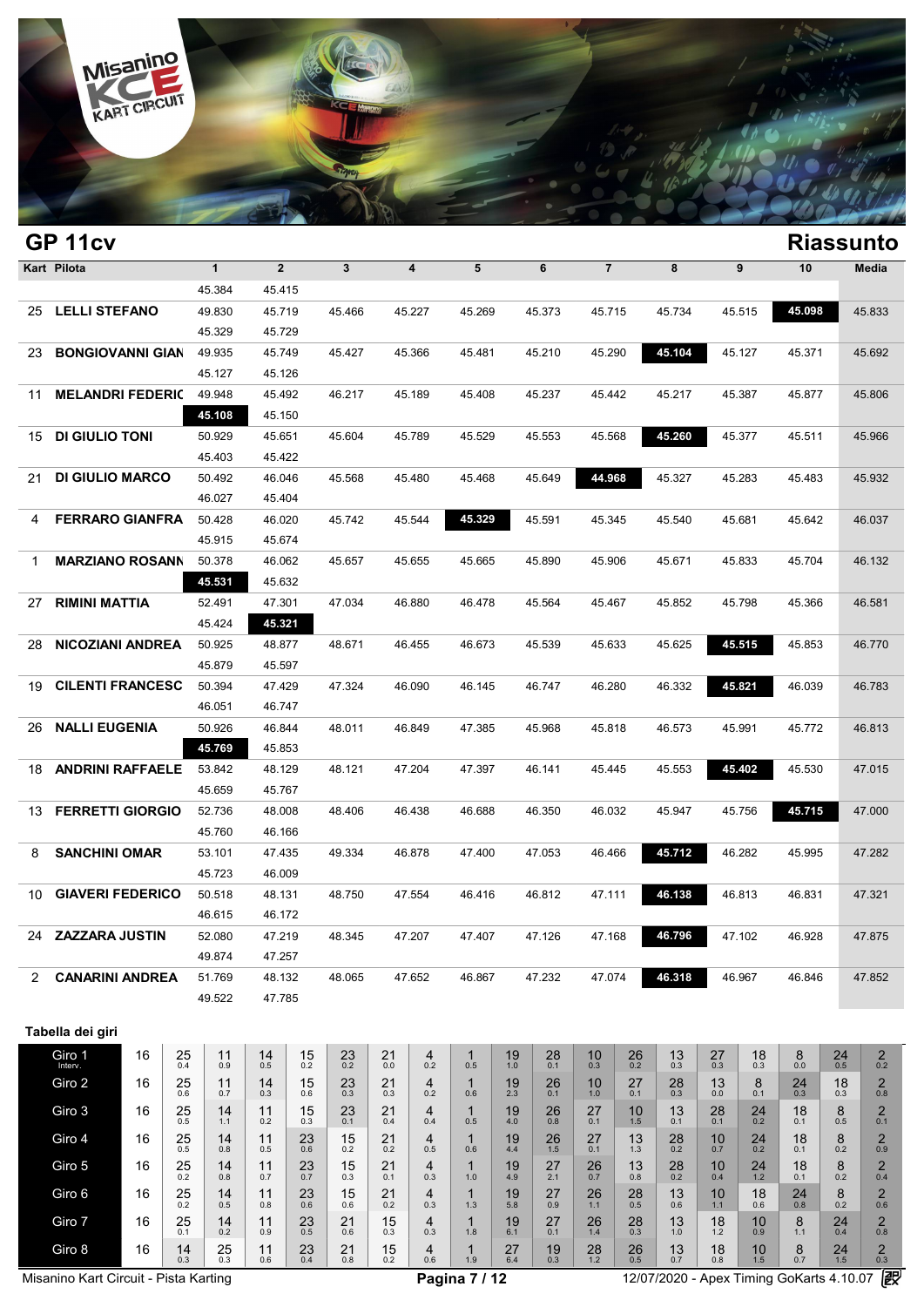

| GP <sub>11cv</sub> |    |           |           |           |           |                     |                     |          |     |               | <b>Riassunto</b>       |               |           |            |           |           |           |                  |                                  |  |
|--------------------|----|-----------|-----------|-----------|-----------|---------------------|---------------------|----------|-----|---------------|------------------------|---------------|-----------|------------|-----------|-----------|-----------|------------------|----------------------------------|--|
| Giro 9             | 16 | 14<br>0.1 | 25<br>0.5 | 11<br>0.5 | 23<br>0.1 | $^{21}_{1.0}$       | $15$ <sub>0.3</sub> | 4<br>0.9 | 2.1 | $^{27}_{6.4}$ | 19<br>0.3 <sup>°</sup> | $^{28}_{0.9}$ | 26<br>1.0 | $13_{0.5}$ | 18<br>0.4 | 10<br>2.9 | O<br>0.2  | $\frac{24}{2.3}$ | $\Omega$<br>$rac{2}{0.1}$        |  |
| Giro 10            | 14 | 16<br>0.2 | 25<br>0.1 | 23<br>0.9 | 11<br>0.3 | 21<br>0.7           | 15<br>0.3           | 4<br>1.0 | 2.2 | 27<br>6.1     | 19<br>1.0              | 28<br>0.7     | 26<br>0.9 | 13<br>0.4  | 18<br>0.3 | Ö<br>3.6  | 10<br>0.6 | 24<br>2.6        | $\mathcal{D}$<br>0.1             |  |
| Giro 11            | 14 | 16<br>0.4 | 25<br>0.1 | 23<br>0.7 | 11<br>0.3 | 15<br>1.4           | 21<br>0.2           | 4<br>1.3 | 1.8 | 27<br>6.0     | 19<br>1.6              | 28<br>0.6     | 26<br>0.8 | 13<br>0.4  | 18<br>0.1 | 8<br>3.7  | 10<br>1.5 | $\Omega$<br>5.6  | 24<br>0.2                        |  |
| Giro 12            | 14 | 16<br>0.8 | 25        | 23<br>0.1 | 11<br>0.3 | 15<br>17<br>$\cdot$ | 21<br>0.2           | 4<br>1.6 | 1.7 | 27<br>5.6     | 28<br>2.5              | 19<br>0.5     | 26<br>0.5 | 18<br>0.5  | 13<br>0.2 | ŏ<br>3.7  | 10<br>1.6 | 24<br>6.9        | $\mathcal{D}$<br><u>.</u><br>0.2 |  |

# **Combinata**

| Cla            | Pilota                      | MA                       | MВ                       | Punti          |
|----------------|-----------------------------|--------------------------|--------------------------|----------------|
| $\mathbf{1}$   | <b>BISOGNI ANDREA</b>       | 25                       | $\overline{\phantom{a}}$ | 25             |
| $\overline{2}$ | <b>PAGANIN DANIELE</b>      | $\sim$                   | 25                       | 25             |
| 3              | <b>MATTIOLI MAICOL</b>      | 24                       | $\overline{\phantom{a}}$ | 24             |
| 4              | <b>PATUELLI ALEX</b>        | $\sim$                   | 24                       | 24             |
| 5              | <b>LELLI STEFANO</b>        | $\overline{\phantom{a}}$ | 23                       | 23             |
| 6              | <b>CARPENEDO RUGGERO</b>    | 23                       | $\overline{\phantom{a}}$ | 23             |
| $\overline{7}$ | <b>ROCCO ANDREA</b>         | 22                       | $\sim$                   | 22             |
| 8              | <b>BONGIOVANNI GIANNI</b>   | $\sim$                   | 22                       | 22             |
| 9              | <b>MELANDRI FEDERICO</b>    | $\sim$                   | 21                       | 21             |
| 10             | <b>SERAFINI FRANCESCO</b>   | 21                       |                          | 21             |
| 11             | <b>DI GIULIO TONI</b>       | $\overline{\phantom{a}}$ | 20                       | 20             |
| 12             | <b>PALUMBO LORENZO</b>      | 20                       | ÷.                       | 20             |
| 13             | <b>TECCHI ALBERTO</b>       | 19                       | $\overline{\phantom{a}}$ | 19             |
| 14             | <b>DI GIULIO MARCO</b>      | $\blacksquare$           | 19                       | 19             |
| 15             | <b>BACCHILEGA ALBERTO</b>   | 18                       | $\overline{\phantom{a}}$ | 18             |
| 16             | <b>FERRARO GIANFRANCO</b>   | $\blacksquare$           | 18                       | 18             |
| 17             | <b>ANTONELLI MATTEO</b>     | 17                       | $\overline{\phantom{a}}$ | 17             |
| 18             | <b>MARZIANO ROSANNA</b>     | $\blacksquare$           | 17                       | 17             |
| 19             | <b>BALDAZZA MICHAEL</b>     | 16                       | $\overline{\phantom{a}}$ | 16             |
| 20             | <b>RIMINI MATTIA</b>        | $\overline{\phantom{a}}$ | 16                       | 16             |
| 21             | <b>BARACCANI ALESSANDRO</b> | 15                       | $\overline{\phantom{a}}$ | 15             |
| 22             | <b>NICOZIANI ANDREA</b>     | $\blacksquare$           | 15                       | 15             |
| 23             | <b>LABBATE DENIS</b>        | 14                       | $\overline{\phantom{a}}$ | 14             |
| 24             | <b>CILENTI FRANCESCO</b>    | $\sim$                   | 14                       | 14             |
| 25             | <b>RECUPERO SIMONE</b>      | 13                       | ÷.                       | 13             |
| 26             | <b>NALLI EUGENIA</b>        | $\sim$                   | 13                       | 13             |
| 27             | <b>ANDRINI RAFFAELE</b>     | $\sim$                   | 12                       | 12             |
| 28             | <b>GENTILINI NICOLA</b>     | 12                       | $\overline{\phantom{a}}$ | 12             |
| 29             | <b>CARIDDI PAOLO</b>        | 11                       | $\overline{\phantom{a}}$ | 11             |
| 30             | <b>FERRETTI GIORGIO</b>     | $\overline{\phantom{a}}$ | 11                       | 11             |
| 31             | <b>SANCHINI OMAR</b>        | $\overline{\phantom{a}}$ | 10                       | 10             |
| 32             | <b>ROCCO ELISA</b>          | 10                       | ÷.                       | 10             |
| 33             | <b>MILANESIO JURI</b>       | 9                        |                          | 9              |
| 34             | <b>GIAVERI FEDERICO</b>     |                          | 9                        | 9              |
| 35             | <b>CLEMENTI ROCCO</b>       | 8                        |                          | 8              |
| 36             | <b>ZAZZARA JUSTIN</b>       |                          | 8                        | 8              |
| 37             | <b>TENSI LEONARDO</b>       | $\overline{7}$           |                          | $\overline{7}$ |
| 38             | <b>CANARINI ANDREA</b>      |                          | $\overline{7}$           | $\overline{7}$ |
| 39             | <b>DA ROS STEFANO</b>       | 6                        |                          | 6              |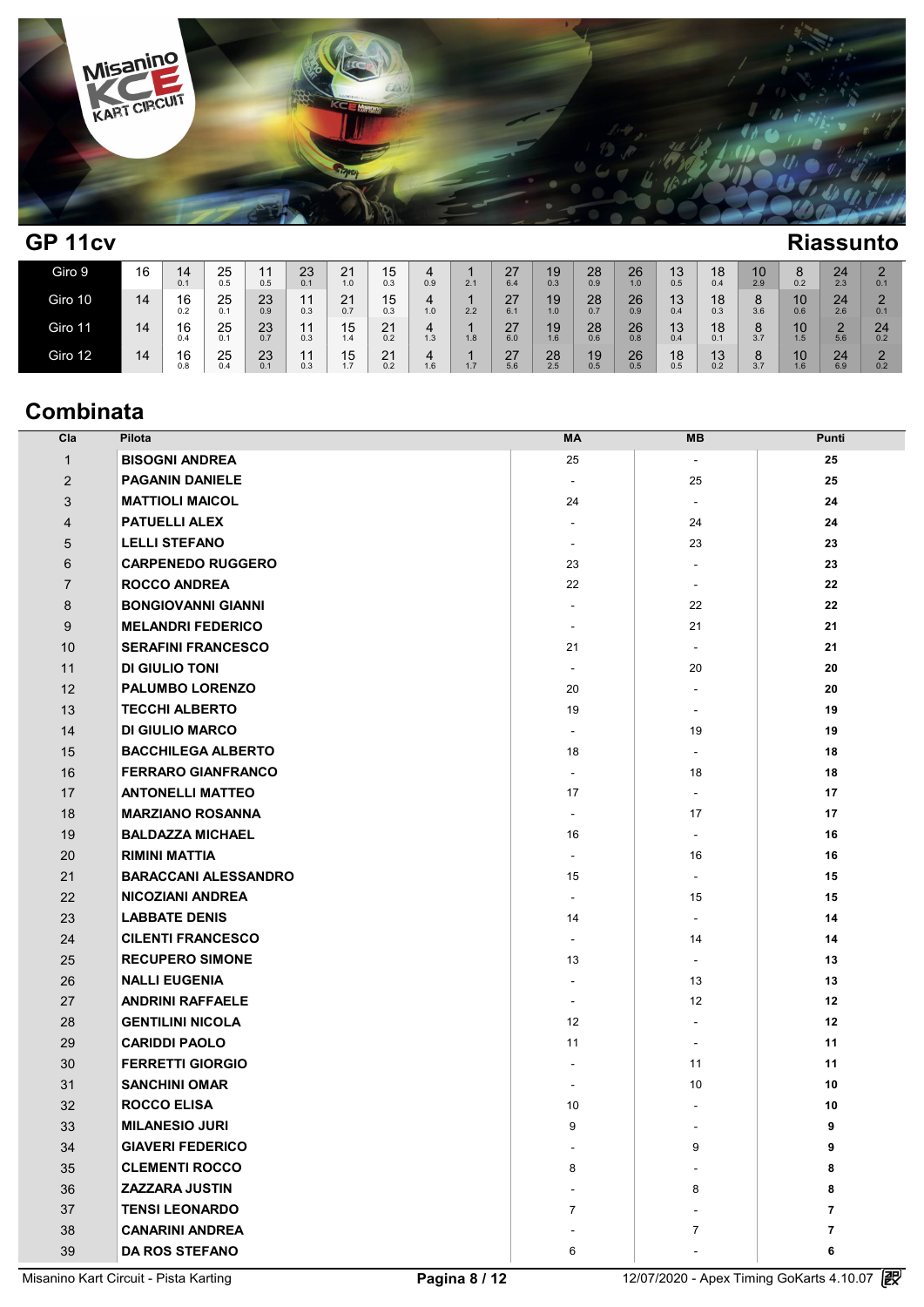

## **GP 11cv Riassunto**

# **Finale Consolazione 12/07/2020 - 11:13**

| Cla            | Pilota                      | Giri | Tempo     | <b>Distacco</b> | Interv. | km/h  | Migliore giro | <b>Pit stop</b> | Pena  |
|----------------|-----------------------------|------|-----------|-----------------|---------|-------|---------------|-----------------|-------|
| $\mathbf{1}$   | <b>CARIDDI PAOLO</b>        | 14   | 12:49.182 |                 |         | 58.32 | 45.386        |                 |       |
| $\overline{2}$ | <b>LABBATE DENIS</b>        | 14   | 12:56.881 | 7.699           | 7.699   | 57.74 | 45.702        |                 |       |
| 3              | <b>BARACCANI ALESSANDRO</b> | 14   | 12:57.291 | 8.109           | 0.410   | 57.71 | 45.542        |                 |       |
| 4              | <b>FERRETTI GIORGIO</b>     | 14   | 13:00.106 | 10.924          | 2.815   | 57.50 | 45.614        |                 |       |
| 5              | <b>ANDRINI RAFFAELE</b>     | 14   | 13:00.284 | 11.102          | 0.178   | 57.49 | 45.371        |                 |       |
| 6              | <b>RECUPERO SIMONE</b>      | 14   | 12:57.596 | 11.414          | 0.312   | 57.46 | 45.633        |                 | 3.000 |
| $\overline{7}$ | <b>CILENTI FRANCESCO</b>    | 14   | 13:01.234 | 12.052          | 0.638   | 57.42 | 45.537        |                 |       |
| 8              | <b>MILANESIO JURI</b>       | 14   | 13:04.100 | 14.918          | 2.866   | 57.21 | 45.493        |                 |       |
| 9              | <b>TENSI LEONARDO</b>       | 14   | 13:04.381 | 15.199          | 0.281   | 57.19 | 45.932        |                 |       |
| 10             | <b>SANCHINI OMAR</b>        | 14   | 13:06.578 | 17.396          | 2.197   | 57.03 | 45.834        |                 |       |
| 11             | <b>GENTILINI NICOLA</b>     | 14   | 13:08.462 | 19.280          | 1.884   | 56.89 | 46.104        |                 |       |
| 12             | <b>NALLI EUGENIA</b>        | 14   | 13:05.991 | 19.809          | 0.529   | 56.85 | 45.846        |                 | 3.000 |
| 13             | <b>ZAZZARA JUSTIN</b>       | 14   | 13:09.363 | 20.181          | 0.372   | 56.83 | 46.347        |                 |       |
| 14             | <b>GIAVERI FEDERICO</b>     | 14   | 13:09.545 | 20.363          | 0.182   | 56.81 | 45.961        |                 |       |
| 15             | <b>CANARINI ANDREA</b>      | 14   | 13:09.878 | 20.696          | 0.333   | 56.79 | 45.911        |                 |       |
| 16             | <b>ROCCO ELISA</b>          | 14   | 13:11.391 | 22.209          | 1.513   | 56.68 | 46.115        |                 |       |
| 17             | <b>CLEMENTI ROCCO</b>       | 14   | 13:12.577 | 23.395          | 1.186   | 56.60 | 46.283        |                 |       |
| 18             | <b>DA ROS STEFANO</b>       | 14   | 13:22.381 | 33.199          | 9.804   | 55.90 | 47.173        |                 |       |
| 19             | <b>NICOZIANI ANDREA</b>     | 13   | 13:13.416 | 1 Giro          | 1 Giro  | 52.50 | 45.693        |                 |       |

| <b>Kart Pilota</b>      | $\mathbf{1}$      | $\overline{2}$                                               | 3      | $\overline{\mathbf{4}}$ | 5      | 6      | $\overline{7}$ | 8      | 9      | 10     | <b>Media</b> |
|-------------------------|-------------------|--------------------------------------------------------------|--------|-------------------------|--------|--------|----------------|--------|--------|--------|--------------|
| <b>CARIDDI PAOLO</b>    | 2:41.291          | 49.499                                                       | 46.409 | 45.656                  | 45.497 | 45.546 | 45.515         | 45.445 | 45.543 | 45.391 | 54.141       |
|                         | 45.455            | 45.741                                                       | 45.600 | 45.386                  |        |        |                |        |        |        |              |
| <b>LABBATE DENIS</b>    | 2:50.145          | 50.754                                                       | 48.093 | 46.498                  | 45.707 | 45.943 | 45.702         | 46.065 | 46.139 | 46.214 | 55.431       |
|                         | 45.843            | 46.514                                                       | 46.069 | 46.356                  |        |        |                |        |        |        |              |
|                         |                   | 54.595                                                       | 46.249 | 47.068                  | 46.947 | 46.127 | 45.647         | 45.850 | 45.958 | 45.599 | 55.104       |
|                         | 45.733            | 45.800                                                       | 45.767 | 45.542                  |        |        |                |        |        |        |              |
| <b>FERRETTI GIORGIO</b> | 2:42.292          | 53.145                                                       | 46.543 | 46.766                  | 47.287 | 46.268 | 45.707         | 46.303 | 45.997 | 46.285 | 54.986       |
|                         | 46.076            | 45.637                                                       | 45.614 | 45.886                  |        |        |                |        |        |        |              |
| <b>ANDRINI RAFFAELE</b> | 2:45.488          | 52.387                                                       | 46.188 | 48.024                  | 48.133 | 48.036 | 46.291         | 45.439 | 45.535 | 45.371 | 55.269       |
|                         | 45.759            | 45.770                                                       | 45.412 | 45.945                  |        |        |                |        |        |        |              |
|                         |                   | 50.931                                                       | 47.760 | 47.613                  | 46.810 | 46.026 | 46.113         | 46.322 | 46.049 | 45.633 | 55.185       |
|                         | 45.696            | 45.832                                                       | 45.639 | 45.725                  |        |        |                |        |        |        |              |
| <b>CILENTI FRANCESC</b> | 2:42.748          | 51.998                                                       | 46.791 | 47.621                  | 48.907 | 46.670 | 45.537         | 45.594 | 46.090 | 46.295 | 55.199       |
|                         | 46.042            | 46.859                                                       | 45.686 | 45.956                  |        |        |                |        |        |        |              |
| <b>MILANESIO JURI</b>   | 2:49.785          | 51.959                                                       | 47.131 | 46.378                  | 48.033 | 47.536 | 46.850         | 45.493 | 45.870 | 46.274 | 55.752       |
|                         | 45.781            | 46.225                                                       | 46.441 | 46.777                  |        |        |                |        |        |        |              |
| <b>TENSI LEONARDO</b>   | 2:44.755          | 52.096                                                       | 46.659 | 46.298                  | 47.977 | 47.887 | 46.440         | 45.999 | 46.409 | 46.282 | 55.346       |
|                         | 45.943            | 46.121                                                       | 46.056 | 45.932                  |        |        |                |        |        |        |              |
| <b>SANCHINI OMAR</b>    | 2:50.085          | 55.437                                                       | 46.647 | 46.237                  | 46.525 | 47.142 | 47.194         | 47.342 | 46.272 | 46.478 | 55.979       |
|                         | 45.834            | 46.251                                                       | 46.259 | 46.013                  |        |        |                |        |        |        |              |
| <b>GENTILINI NICOLA</b> | 2:46.941          | 56.661                                                       | 47.479 | 47.174                  | 46.176 | 47.048 | 47.196         | 46.409 | 46.199 | 46.981 | 55.944       |
|                         | 46.318            | 46.342                                                       | 46.199 | 46.104                  |        |        |                |        |        |        |              |
| <b>NALLI EUGENIA</b>    | 2:42.673          | 50.071                                                       | 48.899 | 47.494                  | 48.327 | 48.140 | 48.015         | 45.965 | 46.690 | 46.697 | 55.508       |
|                         | 45.846            | 46.317                                                       | 46.037 | 45.947                  |        |        |                |        |        |        |              |
|                         | Storico dei tempi | BARACCANI ALESS/ 2:44.574<br><b>RECUPERO SIMONE</b> 2:46.447 |        |                         |        |        |                |        |        |        |              |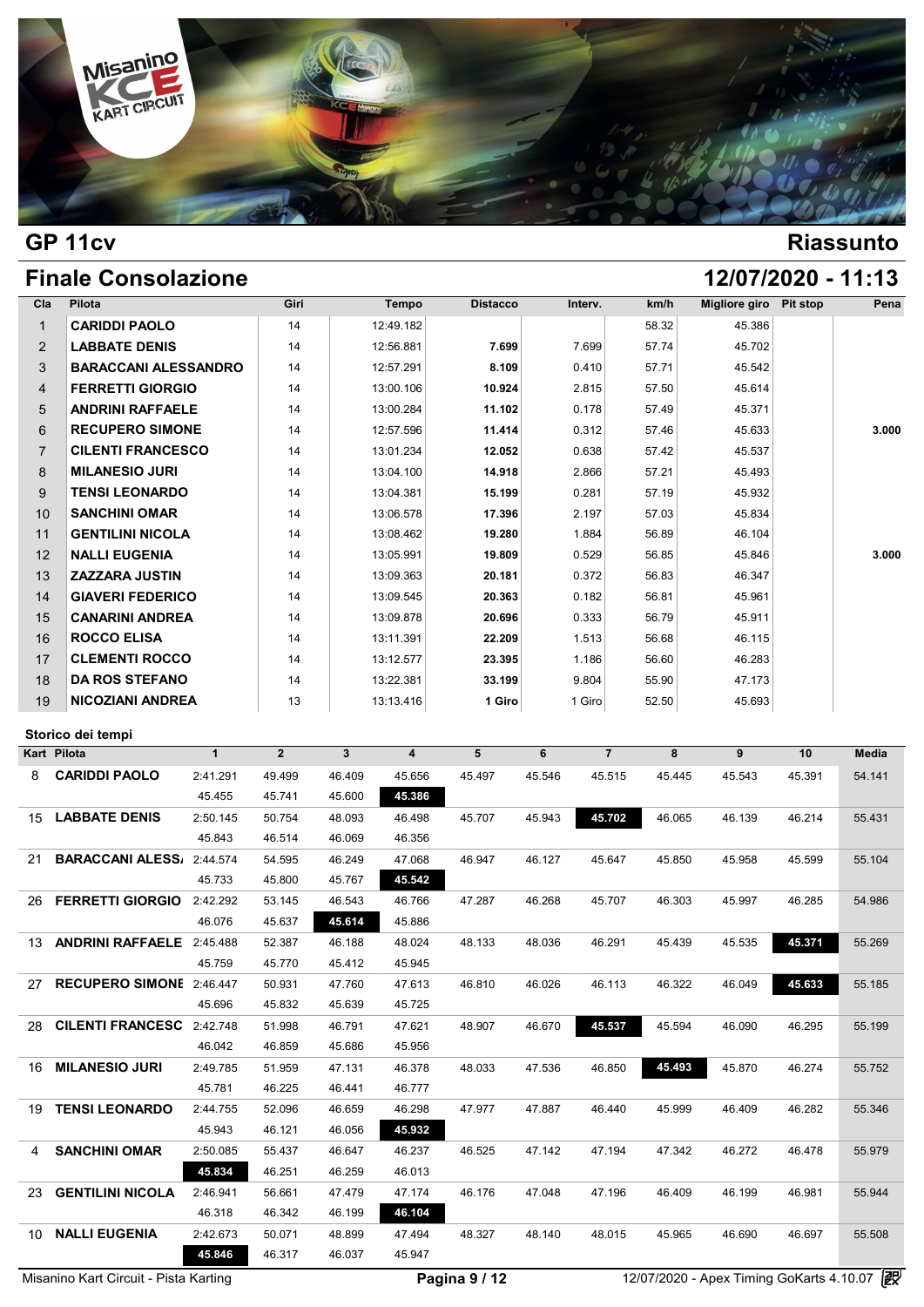

|     | GP <sub>11cv</sub>      |    |               |                     |                         |               |                  |             |                  |                |                           |                       |                     |                        |                       |                            |                       |                                |                | <b>Riassunto</b>                  |  |
|-----|-------------------------|----|---------------|---------------------|-------------------------|---------------|------------------|-------------|------------------|----------------|---------------------------|-----------------------|---------------------|------------------------|-----------------------|----------------------------|-----------------------|--------------------------------|----------------|-----------------------------------|--|
|     | Kart Pilota             |    |               | $\mathbf{1}$        | $\overline{\mathbf{2}}$ |               | 3                |             | 4                | 5              |                           | 6                     | $\overline{7}$      |                        | 8                     |                            | 9                     | 10                             |                | Media                             |  |
| 24  | <b>ZAZZARA JUSTIN</b>   |    |               | 2:42.134            | 51.035                  |               | 47.012           |             | 47.127           | 48.158         |                           | 48.728                | 46.988              |                        | 46.347                |                            | 47.160                | 46.825                         |                | 55.549                            |  |
|     |                         |    |               | 46.455              | 46.817                  |               | 46.521           |             | 46.381           |                |                           |                       |                     |                        |                       |                            |                       |                                |                |                                   |  |
| 11  | <b>GIAVERI FEDERICO</b> |    |               | 2:46.412            | 56.974                  |               | 47.133           |             | 46.405           | 46.327         |                           | 46.988                | 47.756              |                        | 47.318                |                            | 46.743                | 46.158                         |                | 55.912                            |  |
|     |                         |    |               | 46.395              | 45.961                  |               | 45.984           |             | 46.224           |                |                           |                       |                     |                        |                       |                            |                       |                                |                |                                   |  |
| 1   | <b>CANARINI ANDREA</b>  |    |               | 2:47.049            | 52.319                  |               | 46.788           |             | 46.524           | 47.536         |                           | 47.925                | 48.010              |                        | 47.794                |                            | 47.289                | 46.725                         |                | 55.898                            |  |
|     |                         |    |               | 46.427              | 46.145                  |               | 45.911           |             | 46.138           |                |                           |                       |                     |                        |                       |                            |                       |                                |                |                                   |  |
| 25  | <b>ROCCO ELISA</b>      |    |               | 2:53.276            | 54.955                  |               | 47.780           |             | 47.008           | 46.417         |                           | 46.840                | 47.929              |                        | 47.360                |                            | 48.003                | 46.271                         |                | 56.527                            |  |
|     |                         |    |               | 46.758              | 46.174                  |               | 46.505           |             | 46.115           |                |                           |                       |                     |                        |                       |                            |                       |                                |                |                                   |  |
| 2   | <b>CLEMENTI ROCCO</b>   |    |               | 2:41.428<br>46.840  | 53.773<br>46.445        |               | 47.301<br>46.395 |             | 46.926<br>46.283 | 46.411         |                           | 47.939                | 47.913              |                        | 48.442                |                            | 47.133                | 47.058                         |                | 55.734                            |  |
| 14  | <b>DA ROS STEFANO</b>   |    |               | 2:52.948            | 52.790                  |               | 49.787           |             | 47.173           | 47.603         |                           | 48.300                | 47.703              |                        | 47.194                |                            | 48.266                | 47.463                         |                | 57.143                            |  |
|     |                         |    |               | 48.116              | 47.432                  |               | 47.710           |             | 47.524           |                |                           |                       |                     |                        |                       |                            |                       |                                |                |                                   |  |
| 22. | <b>NICOZIANI ANDREA</b> |    |               | 2:46.071            | 53.570                  |               | 1:42.545         |             | 50.496           | 46.914         |                           | 46.473                | 45.693              |                        | 46.543                |                            | 46.010                | 46.231                         |                | 1:00.683                          |  |
|     |                         |    |               | 45.900              | 46.282                  |               | 46.161           |             |                  |                |                           |                       |                     |                        |                       |                            |                       |                                |                |                                   |  |
|     |                         |    |               |                     |                         |               |                  |             |                  |                |                           |                       |                     |                        |                       |                            |                       |                                |                |                                   |  |
|     | Tabella dei giri        |    |               |                     |                         |               |                  |             |                  |                |                           |                       |                     |                        |                       |                            |                       |                                |                |                                   |  |
|     | Giro 1<br>Interv.       | 21 | $^{22}_{0.1}$ | $15$ <sub>0.3</sub> | $^{28}_{0.2}$           | 27<br>0.2     | 10<br>0.0        | 13<br>0.4   | $^{23}_{0.1}$    | 8<br>0.3       | $^{26}_{0.0}$             | $^{4}_{0.3}$          | 11<br>0.2           | $^{25}_{0.0}$          | $^{16}_{0.0}$         | $_{0.3}^{2}$               | $^{24}_{0.0}$         | $^{19}_{0.4}$                  | 1<br>0.0       | 14<br>0.9                         |  |
|     | Giro 2                  | 10 | 15<br>0.1     | 8<br>0.2            | 27<br>0.3               | 28<br>0.8     | 22<br>0.9        | 13<br>0.2   | 24<br>0.4        | 21<br>0.1      | 16<br>0.3                 | 26<br>0.4             | 19<br>0.6           | $\mathbf{1}$<br>0.2    | $\overline{2}$<br>0.8 | 14<br>0.6                  | 25<br>0.1             | 4<br>0.1                       | 23<br>0.4      | 11<br>1.3                         |  |
|     | Giro 3                  | 8  | 15            | $^{28}_{0.1}$       | 27                      | 10            | 13               | 21          | 24               | 26             | 16                        | 19                    | $\mathbf{1}$        | $\overline{2}$         | 4                     | 25                         | 23                    | 11                             | 14             | 22                                |  |
|     | Giro 4                  | 8  | 1.4<br>15     | $^{28}_{1.2}$       | 0.1<br>27               | 0.3<br>10     | 0.0<br>21        | 0.6<br>13   | 0.6<br>16        | 0.4<br>24      | 0.1<br>26                 | 0.5<br>19             | 0.4<br>$\mathbf 1$  | 1.3<br>$\overline{4}$  | 0.2<br>$\overline{2}$ | 0.9<br>$25$ <sub>1.3</sub> | 0.3<br>23             | 0.9<br>11                      | 0.6            | 48.8<br>22                        |  |
|     |                         |    | 2.2           |                     | 0.1                     | 0.2           | 0.3              | 0.2         | $0.\overline{2}$ | 0.1            | $0.\overline{0}$          | $0.\overline{2}$      | 0.6                 | 1.2                    | 0.4                   |                            | 0.4                   | 0.2                            | $14 \atop 1.3$ | 52.1                              |  |
|     | Giro 5                  | 8  | 15<br>2.4     | 27<br>2.5           | 21<br>0.7               | 26<br>$1.0\,$ | 10<br>0.0        | 28<br>0.1   | 13<br>0.2        | 16<br>0.1      | $^{24}_{0.2}$             | 19<br>0.1             | $\mathbf{1}$<br>0.2 | $\overline{4}$<br>0.2  | $\overline{2}$<br>0.3 | $25$ <sub>1.3</sub>        | $^{23}_{0.2}$         | 11<br>0.3                      | 14<br>2.6      | 22<br>51.4                        |  |
|     | Giro 6                  | 8  | 15<br>2.8     | 27<br>2.6           | 21<br>0.8               | 26<br>1.2     | 28<br>0.5        | 16<br>$1.2$ | 10<br>0.0        | 13<br>0.2      | $\overline{4}$<br>0.1     | 19<br>0.2             | $\mathbf{1}$<br>0.2 | 24<br>0.4              | $\overline{2}$<br>0.1 | 25<br>0.2                  | 23<br>0.4             | 11<br>0.2                      | 14<br>3.9      | 22<br>49.6                        |  |
|     | Giro 7                  | 8  | 15<br>3.0     | 27<br>3.0           | 21<br>0.3               | 26<br>$1.2\,$ | 28<br>0.4        | 13<br>2.3   | 16<br>0.1        | 19<br>0.4      | $\overline{4}$<br>$0.4\,$ | 10<br>0.3             | 24<br>$0.3\,$       | $\mathbf 1$<br>$0.5\,$ | 23<br>0.4             | $\overline{2}$<br>$0.0\,$  | 25<br>0.2             | 11<br>0.5                      | 14<br>3.9      | 22<br>47.6                        |  |
|     | Giro 8                  | 8  | 15            | $\frac{21}{3.1}$    | 27                      | $^{28}_{1.2}$ | 26               | 13          | 16               | 19             | 10                        | 24                    | $\overline{4}$      | 23                     | $\mathbf 1$           | $25$ <sub>0.3</sub>        | 11                    | $^{2}_{0.3}$                   | 14             | 22                                |  |
|     | Giro 9                  | 8  | 3.6<br>15     | 21                  | 0.1<br>27               | 28            | 0.3<br>26        | 1.8<br>13   | 0.2<br>16        | 0.9<br>19      | $0.8\,$<br>10             | 0.7<br>4              | 0.2<br>24           | 0.8<br>23              | 0.9<br>$\mathbf{1}$   | 11                         | 0.5<br>$\overline{2}$ | 25                             | 3.4<br>14      | 46.9<br>22                        |  |
|     |                         |    | 4.2           | 2.9                 | 0.2                     | $1.3$         | 0.2              | 1.4         | 0.5              | 1.4            | 1.1                       | 0.5                   | 0.6                 | 0.1                    | 2.0                   | 0.2                        | 0.7                   | $0.\overline{0}$               | 4.5            | 44.7                              |  |
|     | Giro 10                 | 8  | 15<br>5.0     | 21<br>2.3           | 27<br>0.2               | 28<br>1.9     | 26<br>0.2        | 13<br>0.5   | 16<br>1.4        | 19<br>1.4      | 10<br>1.5                 | 4<br>0.3              | 24<br>0.9           | 23<br>0.3              | 11<br>1.4             | $\mathbf{1}$<br>0.2        | 25<br>0.5             | $\overline{\mathbf{c}}$<br>0.7 | 14<br>4.9      | 22<br>43.4                        |  |
|     | Giro 11                 | 8  | 15<br>5.4     | 21<br>2.2           | 27<br>0.2               | 28<br>2.3     | 26<br>0.2        | 13<br>0.1   | 16<br>1.5        | 19<br>1.6      | 10<br>1.4                 | 4<br>0.3              | 24<br>1.5           | 23<br>0.1              | 11<br>1.5             | $\mathbf 1$<br>0.3         | 25<br>0.9             | $^{2}_{0.8}$                   | 14<br>6.2      | 22<br>41.2                        |  |
|     | Giro 12                 | 8  | 15            | 21                  | 27                      | 26            | 13               | 28          | 16               | $19 \atop 1.5$ | 10                        | 4                     | 23                  | 24                     | 11                    | $\overline{1}$             | 25                    | $\frac{2}{1.1}$                | $14 \atop 7.2$ | 22                                |  |
|     | Giro 13                 | 8  | 6.2<br>15     | 1.5<br>21           | 0.2<br>27               | 2.3<br>26     | 0.3<br>13        | 0.6<br>28   | $1.2$<br>16      | 19             | 1.6<br>10                 | 0.2<br>$\overline{4}$ | 1.8<br>23           | 0.3<br>24              | 0.8<br>11             | 0.4<br>$\mathbf 1$         | 0.9<br>25             | $\overline{2}$                 | 14             | 40.1<br>$\frac{2}{\frac{38.5}{}}$ |  |
|     |                         |    | 6.7           | 1.2                 | 0.1                     | 2.3           | 0.1              | 0.9         | 2.0              | 1.1            | 1.5                       | 0.5                   | 1.7                 | 0.6                    | 0.3                   | 0.4                        | 1.5                   | 1.0                            | 8.5            |                                   |  |
|     | Giro 14                 | 8  | 15<br>7.6     | 21<br>0.4           | 27<br>0.3               | 26<br>2.5     | 13<br>0.1        | 28<br>0.9   | 16<br>2.8        | 19<br>0.2      | 10<br>1.6                 | 4<br>0.5              | 23<br>1.8           | 24<br>0.9              | 11<br>0.1             | $\overline{1}$<br>0.3      | 25<br>1.5             | $\overline{2}$<br>1.1          | 14<br>9.8      |                                   |  |

### **Cla Pilota Giri Tempo Distacco Interv. km/h Migliore giro Pit stop** 1 **ROCCO ANDREA** 14 14 12:31.737 59.67 59.67 45.024 2 **MATTIOLI MAICOL** 14 12:31.977 **0.240** 0.240 59.65 45.037 3 **BISOGNI ANDREA** 14 12:32.265 **0.528** 0.288 59.63 45.043 4 **SERAFINI FRANCESCO** 14 12:32.571 **0.834** 0.306 59.60 45.228 5 **DI GIULIO TONI** 14 12:33.339 **1.602** 0.768 59.54 44.972 6 **PALUMBO LORENZO** 14 12:34.183 **2.446** 0.844 59.48 45.165 7 **DI GIULIO MARCO** 14 12:35.655 **3.918** 1.472 59.36 45.124 8 **PAGANIN DANIELE** 14 12:35.676 **3.939** 0.021 59.36 45.337 9 **PATUELLI ALEX** 14 12:35.979 **4.242** 0.303 59.33 45.130

## **Finalissima 12/07/2020 - 11:48**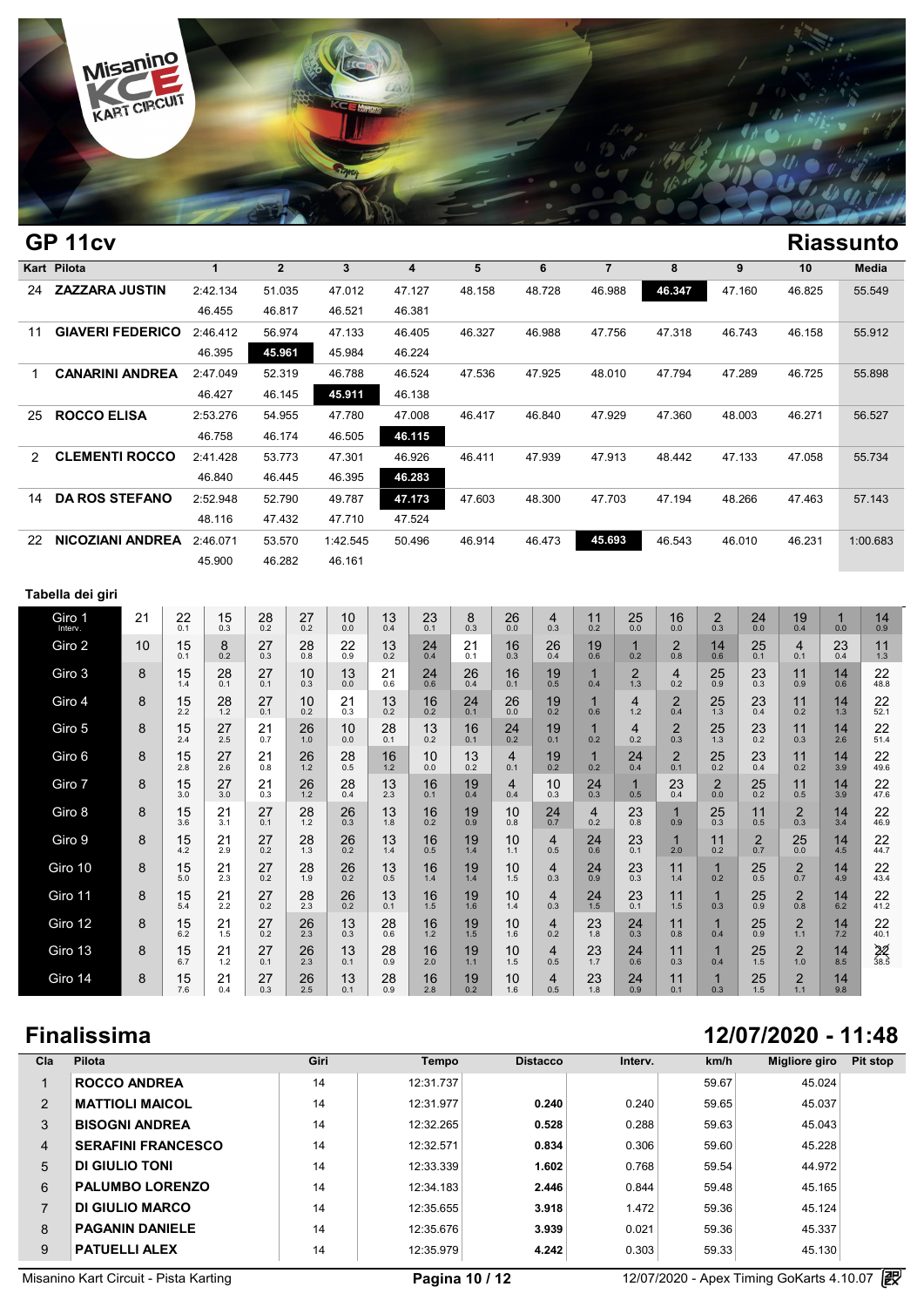

| Cla | Pilota                    | Giri | Tempo     | <b>Distacco</b> | Interv. | km/h  | Migliore giro | Pit stop |
|-----|---------------------------|------|-----------|-----------------|---------|-------|---------------|----------|
| 10  | <b>BACCHILEGA ALBERTO</b> | 14   | 12:36.061 | 4.324           | 0.082   | 59.33 | 44.919        |          |
| 11  | <b>TECCHI ALBERTO</b>     | 14   | 12:36.374 | 4.637           | 0.313   | 59.30 | 45.046        |          |
| 12  | <b>CARPENEDO RUGGERO</b>  | 14   | 12:36.921 | 5.184           | 0.547   | 59.26 | 45.192        |          |
| 13  | RIMINI MATTIA             | 14   | 12:40.716 | 8.979           | 3.795   | 58.97 | 45.321        |          |
| 14  | <b>BONGIOVANNI GIANNI</b> | 14   | 12:40.936 | 9.199           | 0.220   | 58.95 | 45.245        |          |
| 15  | <b>ANTONELLI MATTEO</b>   | 14   | 12:41.145 | 9.408           | 0.209   | 58.93 | 45.219        |          |
| 16  | <b>BALDAZZA MICHAEL</b>   | 14   | 12:41.722 | 9.985           | 0.577   | 58.89 | 45.449        |          |
| 17  | <b>FERRARO GIANFRANCO</b> | 14   | 12:41.941 | 10.204          | 0.219   | 58.87 | 45.103        |          |
| 18  | <b>MELANDRI FEDERICO</b>  | 14   | 12:43.522 | 11.785          | 1.581   | 58.75 | 45.438        |          |
| 19  | <b>LELLI STEFANO</b>      | 14   | 12:43.860 | 12.123          | 0.338   | 58.72 | 45.279        |          |
| 20  | <b>MARZIANO ROSANNA</b>   | 14   | 12:51.894 | 20.157          | 8.034   | 58.11 | 45.920        |          |

| Storico dei tempi             |              |                |              |                         |        |        |                |        |        |        |              |
|-------------------------------|--------------|----------------|--------------|-------------------------|--------|--------|----------------|--------|--------|--------|--------------|
| Kart Pilota                   | $\mathbf{1}$ | $\overline{2}$ | $\mathbf{3}$ | $\overline{\mathbf{4}}$ | 5      | 6      | $\overline{7}$ | 8      | 9      | 10     | <b>Media</b> |
| <b>ROCCO ANDREA</b><br>16     | 50.449       | 47.156         | 46.155       | 45.692                  | 45.648 | 45.535 | 45.729         | 45.060 | 45.390 | 45.706 | 46.024       |
|                               | 45.498       | 45.590         | 45.714       | 45.024                  |        |        |                |        |        |        |              |
| <b>MATTIOLI MAICOL</b><br>19  | 51.670       | 47.117         | 46.151       | 45.674                  | 45.405 | 45.773 | 45.758         | 45.037 | 45.392 | 45.442 | 46.116       |
|                               | 45.753       | 45.595         | 45.465       | 45.394                  |        |        |                |        |        |        |              |
| <b>BISOGNI ANDREA</b><br>22   | 52.174       | 47.097         | 46.681       | 45.663                  | 45.569 | 45.676 | 45.720         | 45.043 | 45.225 | 45.831 | 46.190       |
|                               | 45.467       | 45.535         | 45.750       | 45.242                  |        |        |                |        |        |        |              |
| <b>SERAFINI FRANCES</b><br>10 | 50.940       | 47.503         | 46.508       | 45.344                  | 45.596 | 45.638 | 45.916         | 45.244 | 45.269 | 45.228 | 46.064       |
|                               | 45.746       | 45.311         | 45.344       | 45.312                  |        |        |                |        |        |        |              |
| DI GIULIO TONI<br>14          | 51.382       | 47.598         | 46.807       | 45.812                  | 45.117 | 45.612 | 45.096         | 45.155 | 45.312 | 45.137 | 46.079       |
|                               | 45.517       | 46.480         | 44.972       | 45.121                  |        |        |                |        |        |        |              |
| <b>PALUMBO LORENZO</b><br>1   | 50.663       | 46.986         | 46.492       | 45.344                  | 45.334 | 45.632 | 45.886         | 45.165 | 45.403 | 45.399 | 46.138       |
|                               | 46.428       | 46.475         | 45.382       | 45.343                  |        |        |                |        |        |        |              |
| <b>DI GIULIO MARCO</b><br>8   | 50.693       | 47.180         | 47.228       | 46.548                  | 46.279 | 45.415 | 45.124         | 45.147 | 45.406 | 45.129 | 46.215       |
|                               | 45.127       | 46.147         | 45.609       | 45.990                  |        |        |                |        |        |        |              |
| <b>PAGANIN DANIELE</b><br>23  | 51.886       | 46.899         | 47.054       | 45.693                  | 45.909 | 45.638 | 45.945         | 45.628 | 45.337 | 45.751 | 46.409       |
|                               | 45.488       | 46.710         | 45.594       | 46.196                  |        |        |                |        |        |        |              |
| <b>PATUELLI ALEX</b><br>18    | 51.755       | 47.425         | 47.806       | 45.445                  | 45.673 | 45.620 | 46.061         | 45.550 | 45.474 | 45.130 | 46.383       |
|                               | 46.421       | 45.663         | 45.199       | 46.152                  |        |        |                |        |        |        |              |
| <b>BACCHILEGA ALBEI</b><br>28 | 51.416       | 47.276         | 47.045       | 45.616                  | 46.373 | 45.650 | 45.194         | 45.212 | 44.919 | 45.383 | 46.197       |
|                               | 45.141       | 45.471         | 46.237       | 45.828                  |        |        |                |        |        |        |              |
| <b>TECCHI ALBERTO</b><br>11   | 50.594       | 47.959         | 47.072       | 46.169                  | 47.820 | 45.643 | 45.516         | 45.046 | 45.176 | 45.276 | 46.274       |
|                               | 45.572       | 45.486         | 45.224       | 45.292                  |        |        |                |        |        |        |              |
| <b>CARPENEDO RUGGI</b><br>15  | 52.022       | 48.518         | 46.959       | 46.544                  | 46.054 | 45.585 | 45.543         | 45.192 | 45.378 | 45.467 | 46.404       |
|                               | 46.002       | 45.688         | 45.356       | 45.352                  |        |        |                |        |        |        |              |
| <b>RIMINI MATTIA</b><br>4     | 51.384       | 47.617         | 46.372       | 46.833                  | 46.276 | 46.323 | 45.355         | 45.321 | 45.475 | 46.949 | 46.468       |
|                               | 45.703       | 45.672         | 45.452       | 45.823                  |        |        |                |        |        |        |              |
| <b>BONGIOVANNI GIAN</b><br>24 | 50.919       | 51.578         | 46.839       | 46.626                  | 47.375 | 45.443 | 45.416         | 45.783 | 45.387 | 45.539 | 46.679       |
|                               | 46.216       | 45.245         | 45.328       | 45.813                  |        |        |                |        |        |        |              |
| <b>ANTONELLI MATTE(</b><br>26 | 50.699       | 49.610         | 46.594       | 45.800                  | 48.093 | 47.074 | 46.124         | 45.219 | 45.337 | 45.508 | 46.532       |
|                               | 45.317       | 45.244         | 45.219       | 45.610                  |        |        |                |        |        |        |              |
| <b>BALDAZZA MICHAEL</b><br>21 | 50.936       | 47.292         | 47.070       | 46.132                  | 46.144 | 45.823 | 46.269         | 45.449 | 45.725 | 46.201 | 46.542       |
|                               | 45.943       | 45.816         | 45.620       | 47.174                  |        |        |                |        |        |        |              |
| 25<br><b>FERRARO GIANFRA</b>  | 52.138       | 48.850         | 46.846       | 46.175                  | 46.621 | 46.070 | 45.287         | 45.103 | 45.149 | 46.597 | 46.634       |